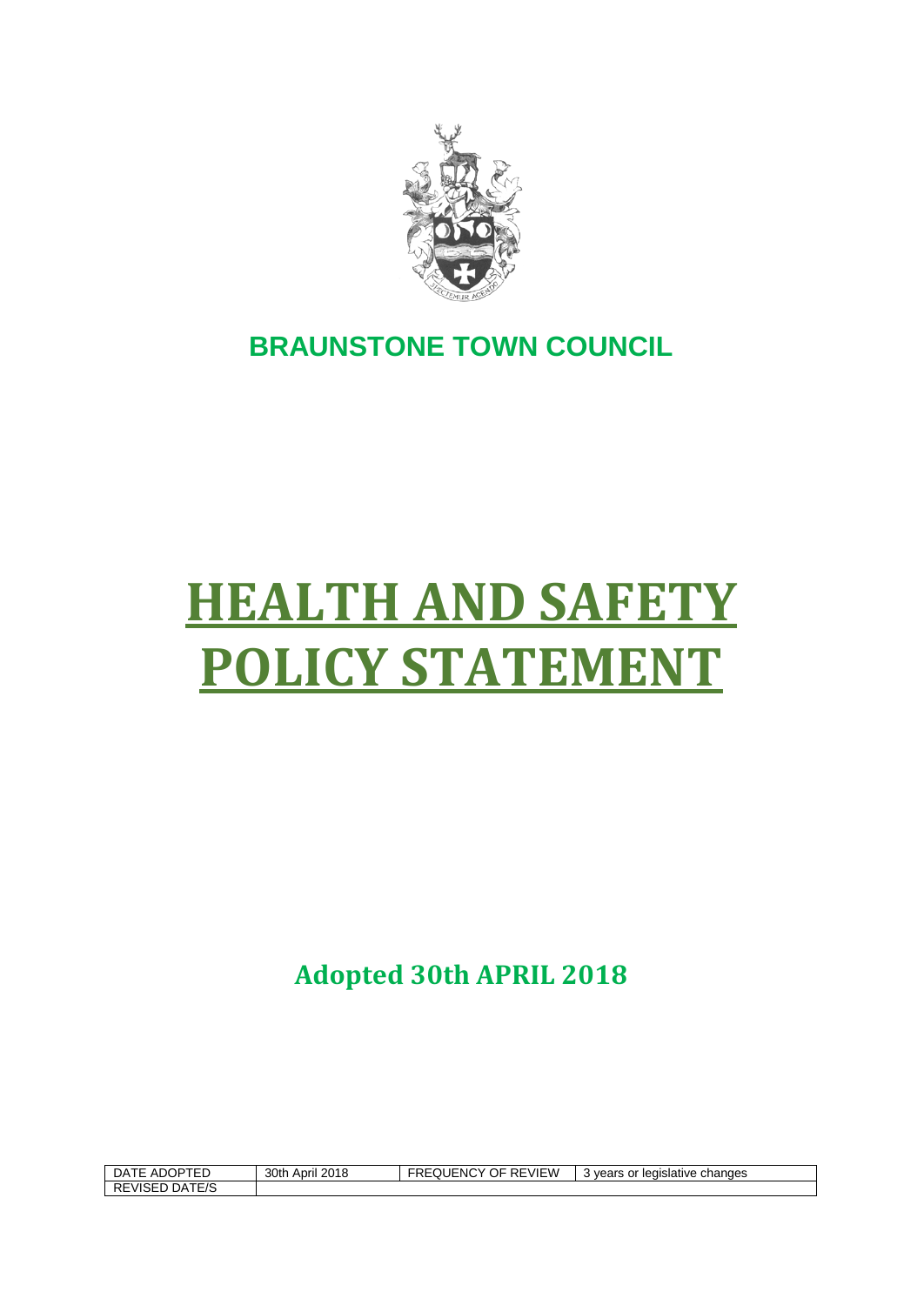## **BRAUNSTONE TOWN COUNCIL**

## **HEALTH AND SAFETY POLICY STATEMENT**

# CONTENTS

# Contents

| 1.              |                      |  |
|-----------------|----------------------|--|
| 2.              |                      |  |
| 3.              |                      |  |
| 4.              |                      |  |
|                 |                      |  |
| 5.              |                      |  |
| 6.              |                      |  |
|                 | EVACUATION PROCEDURE |  |
|                 |                      |  |
| 7.              |                      |  |
| 8.              |                      |  |
|                 |                      |  |
| 9.              |                      |  |
|                 |                      |  |
| 10 <sub>1</sub> |                      |  |
| 11.             |                      |  |
| 12.             |                      |  |
|                 |                      |  |
| 13.             |                      |  |
| 14.             |                      |  |
| 15.             |                      |  |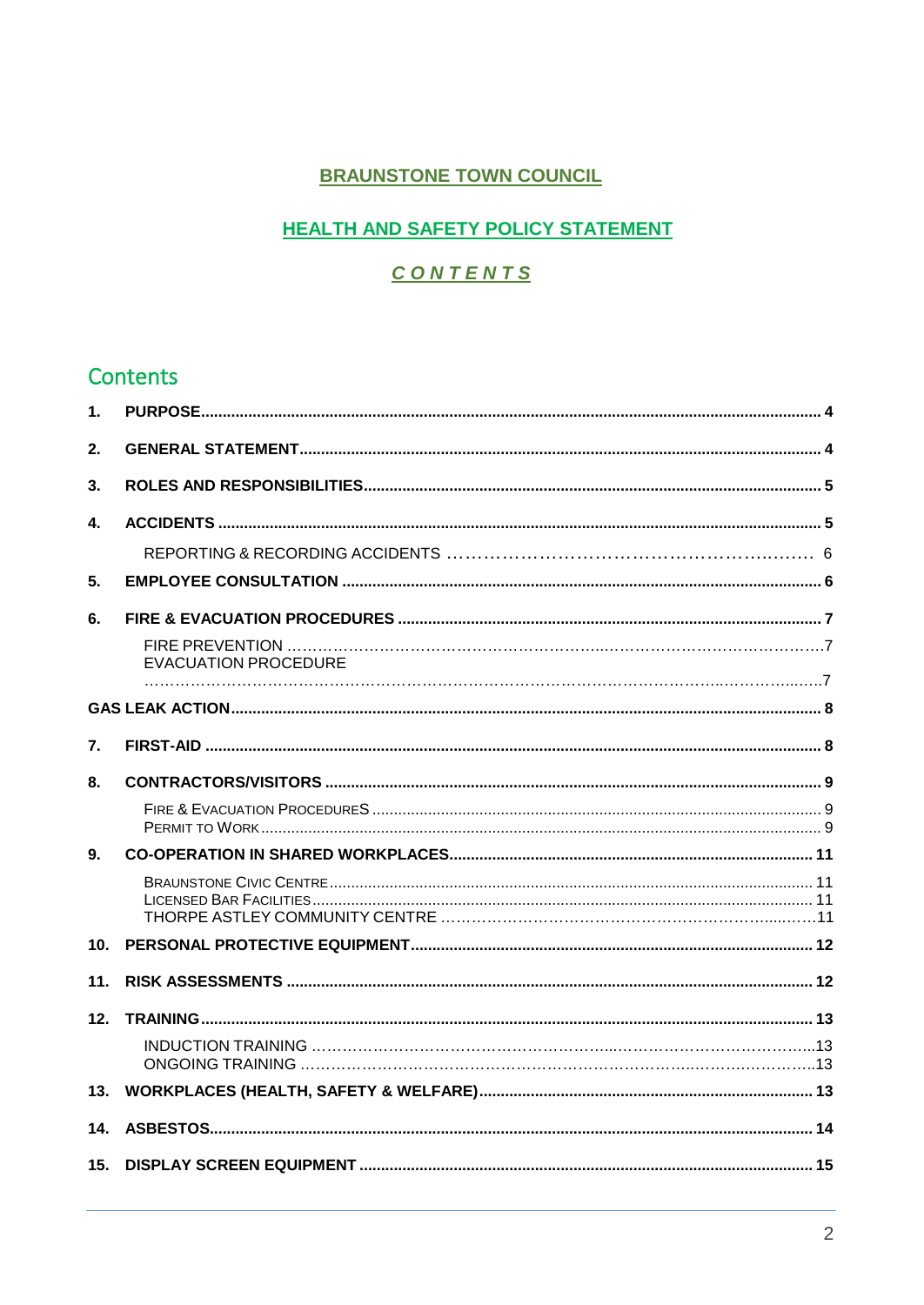| 16.             |  |
|-----------------|--|
| 17 <sub>1</sub> |  |
|                 |  |
| 18.             |  |
| 19.             |  |
| 20.             |  |
| 21.             |  |
| 22.             |  |
|                 |  |
| 23.             |  |
| 24.             |  |
|                 |  |
| 25.             |  |
|                 |  |
| 26.             |  |
| 27.             |  |
| 28.             |  |
| 29.             |  |
| 30.             |  |
|                 |  |
|                 |  |
|                 |  |
|                 |  |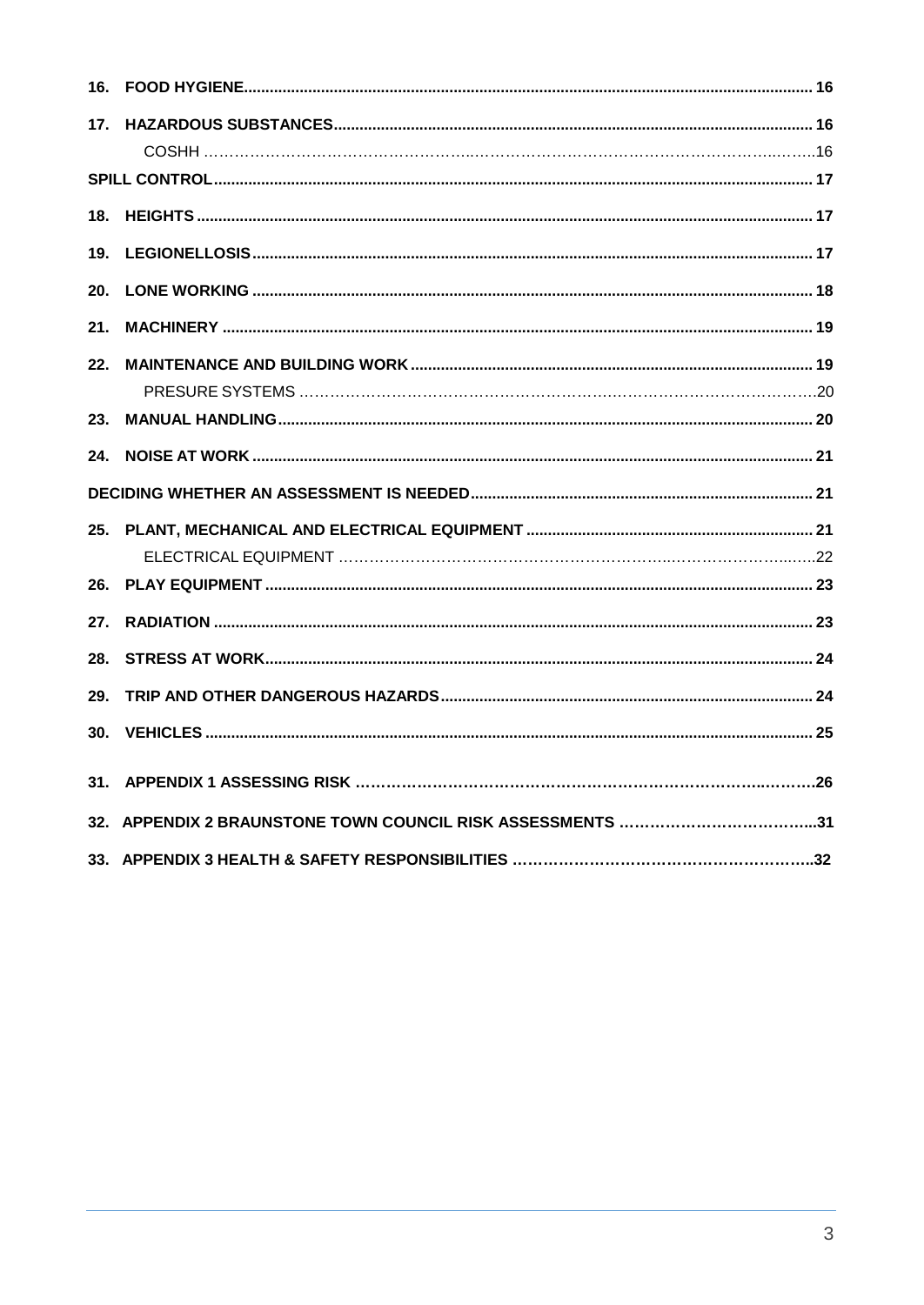## **BRAUNSTONE TOWN COUNCIL**

## **HEALTH AND SAFETY POLICY STATEMENT**

#### **Health and Safety at Work etc Act 1974**

*This is the Health & Safety Policy Statement of Braunstone Town Council*

## <span id="page-3-0"></span>**1. PURPOSE**

- To provide adequate control of the health and safety risks arising from our work activities
- To consult with our employees on matters affecting their health and safety
- To provide and maintain safe plant and equipment
- To ensure safe handling and use of substances
- To provide information, instruction and supervision for employees
- To ensure all employees are competent to do their tasks, and to give them adequate training
- To prevent accidents and cases of work related ill health
- To maintain safe and healthy working conditions

## <span id="page-3-1"></span>**2. GENERAL STATEMENT**

The health and safety of our employees is of paramount importance. We aim to provide and maintain safe and healthy working conditions, equipment and systems of work for all our employees and to provide them with the necessary information, instruction and training to achieve this aim.

Appropriate preventive and protective measures are and will continue to be, implemented following the identification of work related hazards and assessment of the risks associated with them.

We recognise the importance of employer/employee consultation on matters of health and safety and the value of individual consultation prior to allocating specific health and safety functions.

We also accept our responsibility for the health and safety of other persons who may be affected by our activities.

The allocation of duties for safety matters, the identity of competent persons appointed with particular responsibilities, and the arrangements made to implement this policy are set out in this policy and in associated risk assessments and safety documents and records.

Expert advice will be sought as necessary when determining health and safety risks and the measures required to guard against them (see Appendix 3 for details of the Council's advisors).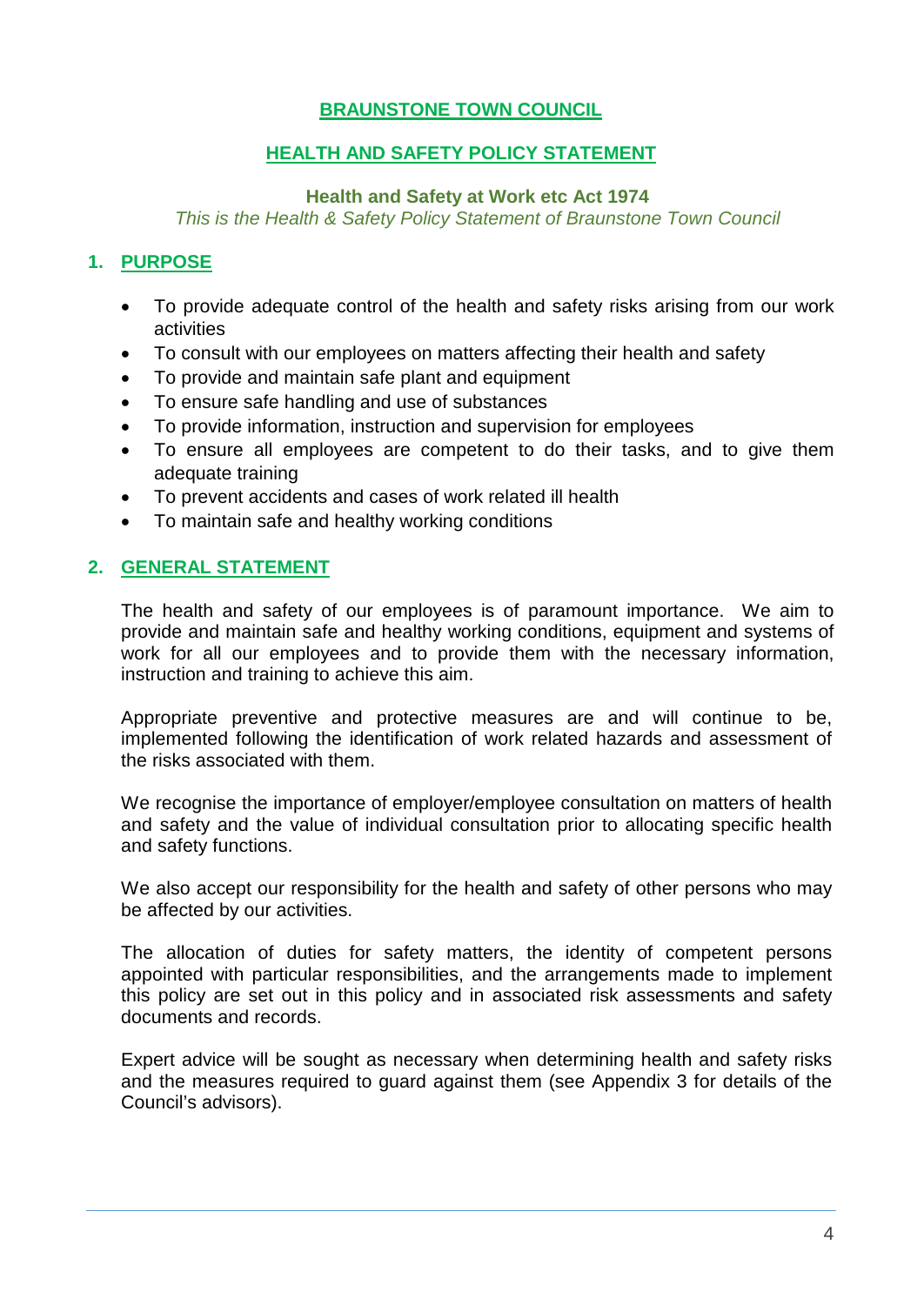The objectives of this safety statement can only be achieved through the support and co-operation of employees and all other persons who use our premises e.g. members of the public (hirers, customers, users), Councillors, contractors and visitors.

The contents of this policy statement is informed by statutory guidance and good practice issued by the Health & Safety Executive and the Council's Insurers. The Policy will be kept up to date to reflect the changes in the nature of the activities and the size or complexity of the organisation/establishment. We will review its effectiveness at least annually and a formal review will be undertaken every three years.

## <span id="page-4-0"></span>**3. ROLES AND RESPONSIBILITIES**

**Overall and final responsibility** for health and safety matters rests with the Council's Policy & Resources Committee, who review and revise this policy as necessary at regular intervals. The Corporate Governance Sub-Committee has oversight of the systems and processes which ensure the Council undertakes its responsibilities in accordance with the law.

**Day to day responsibility** for ensuring this policy is put into practice is delegated to the Executive Officer & Town Clerk.

**To ensure health and safety standards are maintained/improved**, the following people have responsibility in the following areas:

| <b>Service Area</b>                   | <b>Responsible Manager</b>                |  |
|---------------------------------------|-------------------------------------------|--|
| <b>Braunstone Civic Centre</b>        | <b>Resources &amp; Facilities Manager</b> |  |
| <b>Community Development</b>          | <b>Community Services Manager</b>         |  |
| <b>Corporate Management</b>           | <b>Executive Officer &amp; Town Clerk</b> |  |
| Parks & Open Spaces                   | <b>Community Services Manager</b>         |  |
| <b>Planning &amp; Environment</b>     | <b>Executive Officer &amp; Town Clerk</b> |  |
| <b>Thorpe Astley Community Centre</b> | <b>Resources &amp; Facilities Manager</b> |  |

#### **All employees** have to:

- Co-operate with supervisors and managers on health and safety matters
- Not interfere with anything provided to safeguard their health and safety
- Take reasonable care of their own health and safety
- Report all health and safety concerns to an appropriate person (as detailed in this policy statement).

Supervision of **trainees/work experience** will be arranged, undertaken and monitored by the Line Manager / Supervisor of the service.

## **PART 1 – APPROACH TO MANAGING HEALTH AND SAFETY**

## <span id="page-4-1"></span>**4. ACCIDENTS**

*Health and Safety at Work etc Act 1974 Reporting of Injuries, Diseases and Dangerous Occurrences Regulations 2013 (RIDDOR)*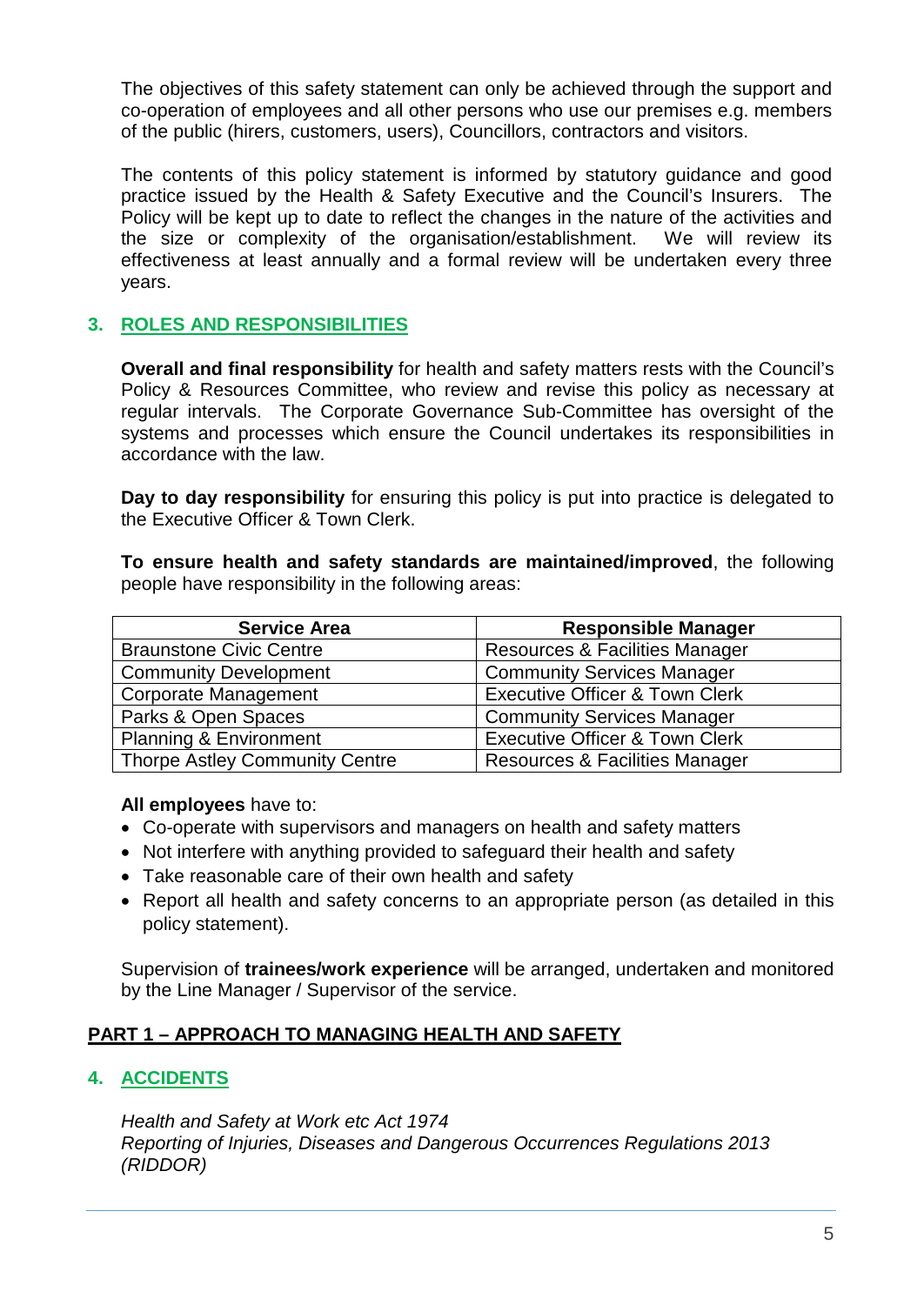If someone has been hurt or fallen ill at work it's important to take care of them straight away, and make any dangerous conditions safe.

Reporting accidents and ill health at work is a legal requirement. The enforcing authorities use the information to see the big picture of where injuries, ill health and accidental losses are occurring, and to advise on preventive action.

#### Reporting and Recording Accidents

Braunstone Town Council recognises its **duty to report and record all accidents** at work.

Details of all accidents involving employees or members of the public shall be recorded on an **Accident Report Form** and submitted to the Responsible Manager.

**Individual employees are responsible for reporting accidents** and potential accidents/near misses that occur at work on the mandatory Accident Report Form, which is available from Centre Receptions, on General Share, from the Executive Officer & Town Clerk's Office or from your Line Manager.

The Executive Officer & Town Clerk will record all accidents/near misses in an **Accident Book** and will be responsible for reporting 'Lost Time' accidents. All accidents and cases of ill health as a result of an accident at work are to be recorded in the accident book. The book is kept by the Executive Officer & Town Clerk.

The Responsible Manager will ensure that **accidents and work related causes of sickness absences are investigated** and that the causes are analysed to assist in formulating preventative measures and will report to the Council's Officer Management Team and Health & Safety Consultative Group. The Responsible Manager will ensure the agreed preventative measures are implemented.

The Executive Officer & Town Clerk is responsible, where required by law, for reporting accidents, diseases and dangerous occurrences to the enforcing authority.

## <span id="page-5-0"></span>**5. EMPLOYEE CONSULTATION**

*Health and Safety (Consultation with Employees) Regulations 1996 Safety Representatives and Safety Committees Regulations 1977*

Each Staff Team:

- Administration
- Cleaning & Premises
- Community Centres Duty Officers
- Customer & Information Services and Community Services & Engagement
- Parks & Open Spaces (Grounds Staff)

will appoint a representative for consultation in respect of Health & Safety matters.

Consultation with employees is provided at:

• Health & Safety Consultative Group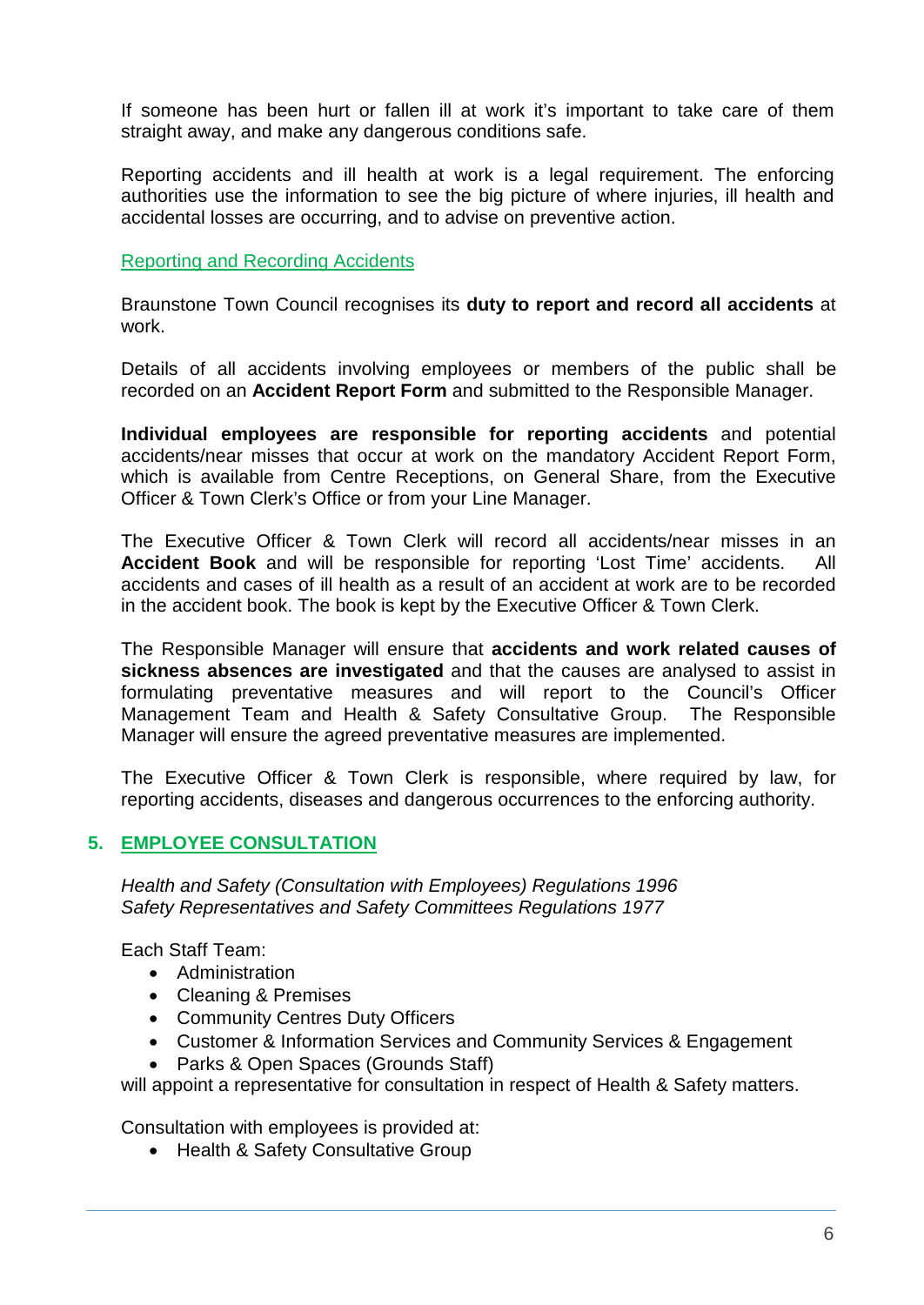- Service Team Meetings
- One to one meetings with individual staff members

Members of the Health & Safety Group are attached at Appendix 3.

## <span id="page-6-0"></span>**6. FIRE & EVACUATION PROCEDURES**

#### **Fire Prevention**

## *Dangerous Substances and Explosive Atmospheres Regulations 2002 Regulatory Reform (Fire Safety) Order 2015*

Each year many people suffer burns caused by the flammable materials they work with. The wide variety of flammable substances found in the workplace ranges from the obvious, e.g. heating fuel, petrol, paint thinners and welding gases to the less obvious, e.g. packaging materials, dusts from wood, flour and sugar. For a fire to start, fuel, air and a source of ignition are needed. Controlling these can prevent fires.

The Responsible Manager is responsible for ensuring the **fire risk assessment** is undertaken and implemented, including appropriate provision of fire exits, alarms and extinguishers.

**Safety Checks at the Council's Community Centres** will be carried out under the direction of the Resources & Facilities Manager as follows:

- a) Centres Staff (Cleaning & Premises, Customer Services, and Duty Officers) are responsible for ensuring that the foyers, corridors and exit routes are free from obstructions at regular intervals during their shift;
- b) Centres Staff will test alarms every week and undertake emergency evacuation on a quarterly basis;
- c) Cleaning & Premises Operatives will check and that firefighting equipment and extinguishers are maintained and checked on a quarterly basis.

**Safety Checks at the Council's Parks Premises** will be carried out under the direction of the Deputy Executive Officer and Community Centres Manager, with Senior Ground staff responsible for ensuring that:

- a) exit routes are free from obstructions on a regular basis throughout the day;
- b) alarms are tested every week and undertake emergency evacuation on a quarterly basis;
- c) that firefighting equipment and extinguishers are maintained and checked on a quarterly basis.

#### Evacuation Procedure

Community Centres Reception staff must wear **lapel badges** at all times so that they can be identified by visitors to the Centre.

Fire action notices are positioned around all of the Council's premises to inform staff and visitors of the action to be taken in an emergency.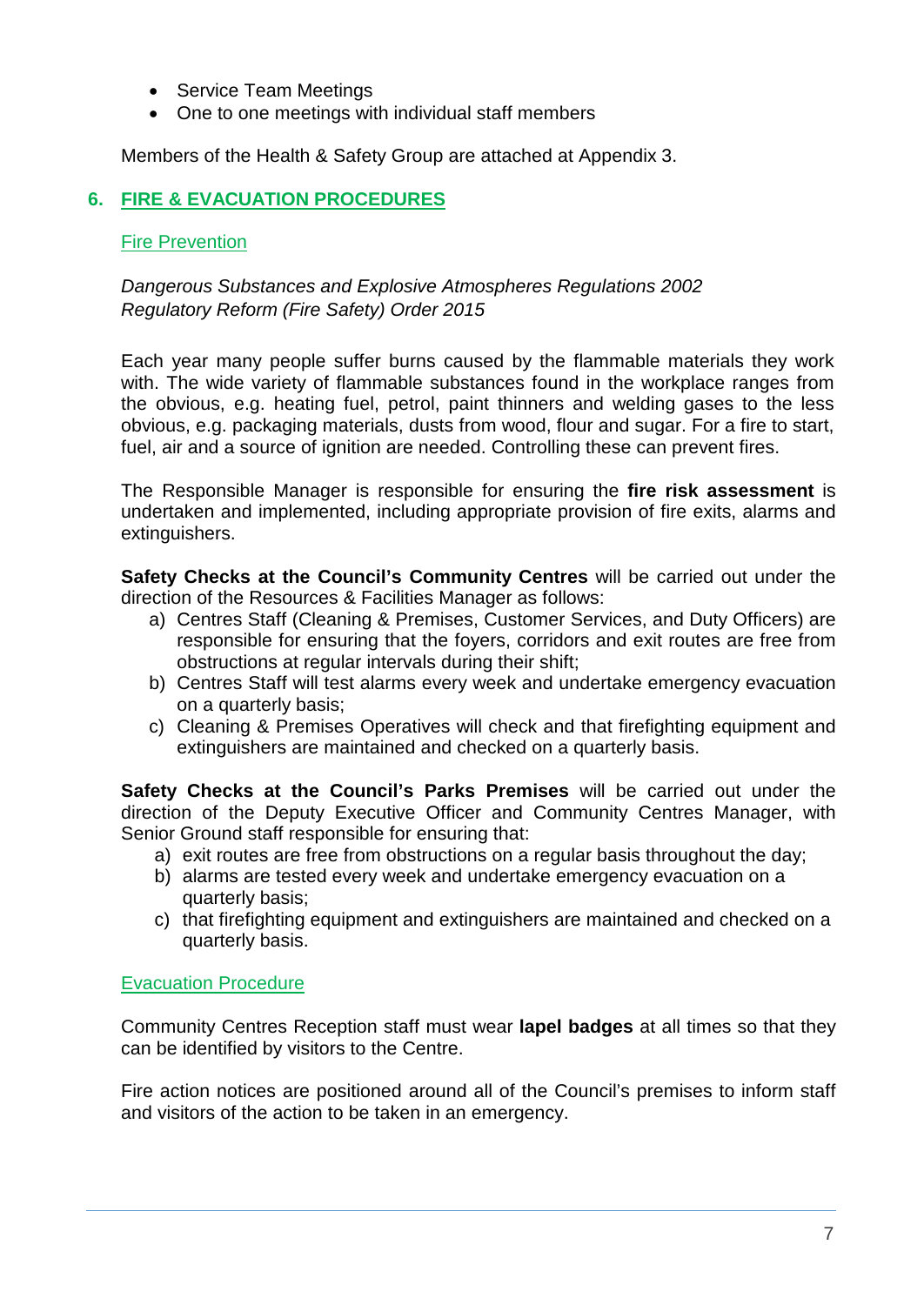Community Centres Reception staff are required to ensure the evacuation of the premises giving assistance to disabled and sensory impaired persons. Evacuation should be completed in a calm manner - do not run. Staff are advised not to attempt to re-enter the premises for any reason after the alarm has sounded.

At both Braunstone Civic Centre and Thorpe Astley Community Centre, Reception staff must ensure that a 999 telephone call to the appropriate Emergency Service is made immediately.

At other premises, the person discovering the fire should ensure that a 999 telephone call to the appropriate Emergency Service is made immediately.

In the event of a fire, employees are requested to leave the premises by the nearest available exit:

- Braunstone Civic Centre Assemble on the KINGSWAY CENTRAL **RESERVATION**
- Thorpe Astley Community Centre Assemble near the FAR RIGHT CORNER OF CAR PARK

In the event of an evacuation due to fire, on arrival the Fire Brigade should be directed to the FIRE BOXES, which contain information on the premises, such as gas cut off points, etc. The Fire Boxes are located in the Interview Room at the Civic Centre and the Reception/Office at the Thorpe Astley Community Centre and the Mossdale Meadows Workshop.

#### <span id="page-7-0"></span>Gas Leak Action

Notices advising what to do in the event of a gas leak are displayed in Civic Centre kitchens and boiler room and at the Thorpe Astley Community Centre in the boiler room and Reception/Office.

#### <span id="page-7-1"></span>**7. FIRST-AID**

*The Health and Safety (First Aid) Regulations 1981*

First aid means treating minor injuries at work and giving immediate attention to more serious casualties until medical help is available. Through this initial management of injury or illness suffered at work, lives can be saved and minor injuries prevented from beginning major ones.

All Community Centres and parks and grounds staff are required to attend a "First Aid at Work Appointed Person Course".

The Civic and Community Centres' Reception staff must wear lapel badges at all times to ensure that they can be identified by visitors to the Centre.

First Aid Boxes are held at the following locations:-

| <b>Civic Centre</b> | - General Office |  |  |
|---------------------|------------------|--|--|
|                     | - Licensed Bar   |  |  |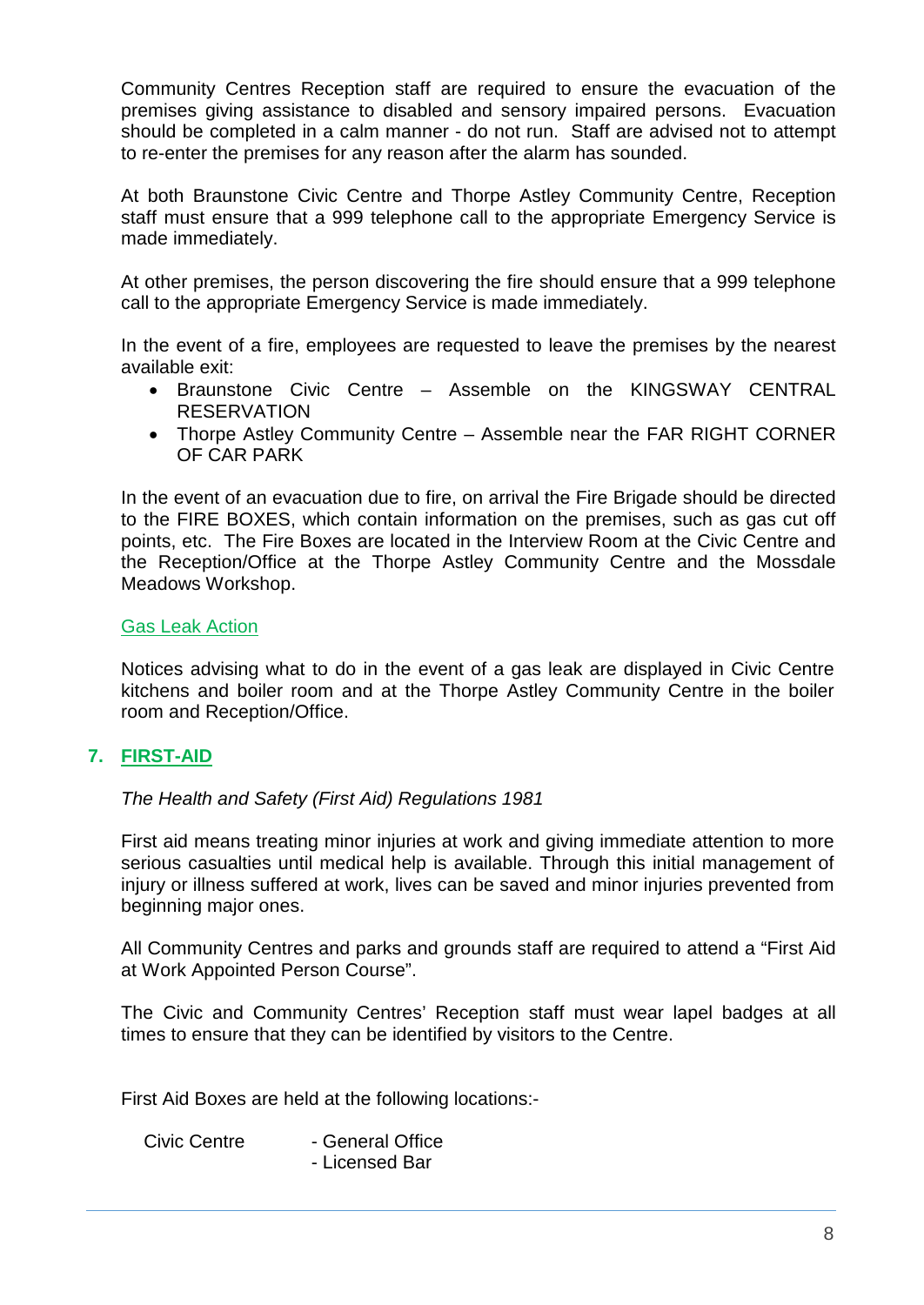Thorpe Astley - Reception Desk/Office Community Centre

Parks & Grounds - Staff Break Room - Pick-up Trucks

The appointed persons/first aiders are listed at Appendix 3.

Centres Staff (Customer Services and Duty Officers) are responsible for advising hirers of the Community Centres accommodation of the identity of First Aiders and the location of First Aid boxes (BTC 5). Cleaning & Premises Staff are responsible for checking the contents of First Aid boxes in accordance with the Council's procedures (ZM 7)

The Deputy Executive Officer & Community Services Manager is responsible for advising Sports Clubs/User Groups at the Council's parks of the Council's requirements regarding First Aid (BTC 54). Senior Grounds persons are responsible for checking the contents of First Aid Boxes in accordance with the Council's Procedures (ZM 7).

## <span id="page-8-0"></span>**8. CONTRACTORS/VISITORS**

<span id="page-8-1"></span>Fire & Evacuation Procedures

Fire action notices are positioned around all of the Council's premises to inform visitors of the action to be taken in an emergency. The Centres Reception staff are responsible for ensuring that visitors, regular users and hirers of accommodation at the Council's Community Centres are aware of the Emergency Procedures (BTC 51) and for advising Contractors of the Council's Emergency Procedures and Health & Safety requirements (BTC 52).

The Licensed Bar Contract places responsibility upon the Licensee for ensuring that his/her employees are aware of the Council's Emergency Procedures.

The Deputy Executive Officer & Community Services Manager is responsible for ensuring that Sports Clubs using the Council's facilities at Shakespeare Park, Holmfield Park and Mossdale Meadows are advised of the Council's Emergency Procedures (BTC 54).

#### <span id="page-8-2"></span>Permit to Work

The Centres Reception staff/Parks & Grounds staff are responsible for issuing 'Permits to Work' to Contractors (BTC75). A permit must be drawn up for any potentially hazardous activity requiring control procedures in order to achieve safety. Permits are not required for activities which are part of normal routines, the safety of which is covered by other means such as written work instructions or for very simple safe activities.

It is often advisable to use a permit procedure when, to achieve safety, there is a need to co-ordinate the activities of separate participants, i.e. Staff and Contractors.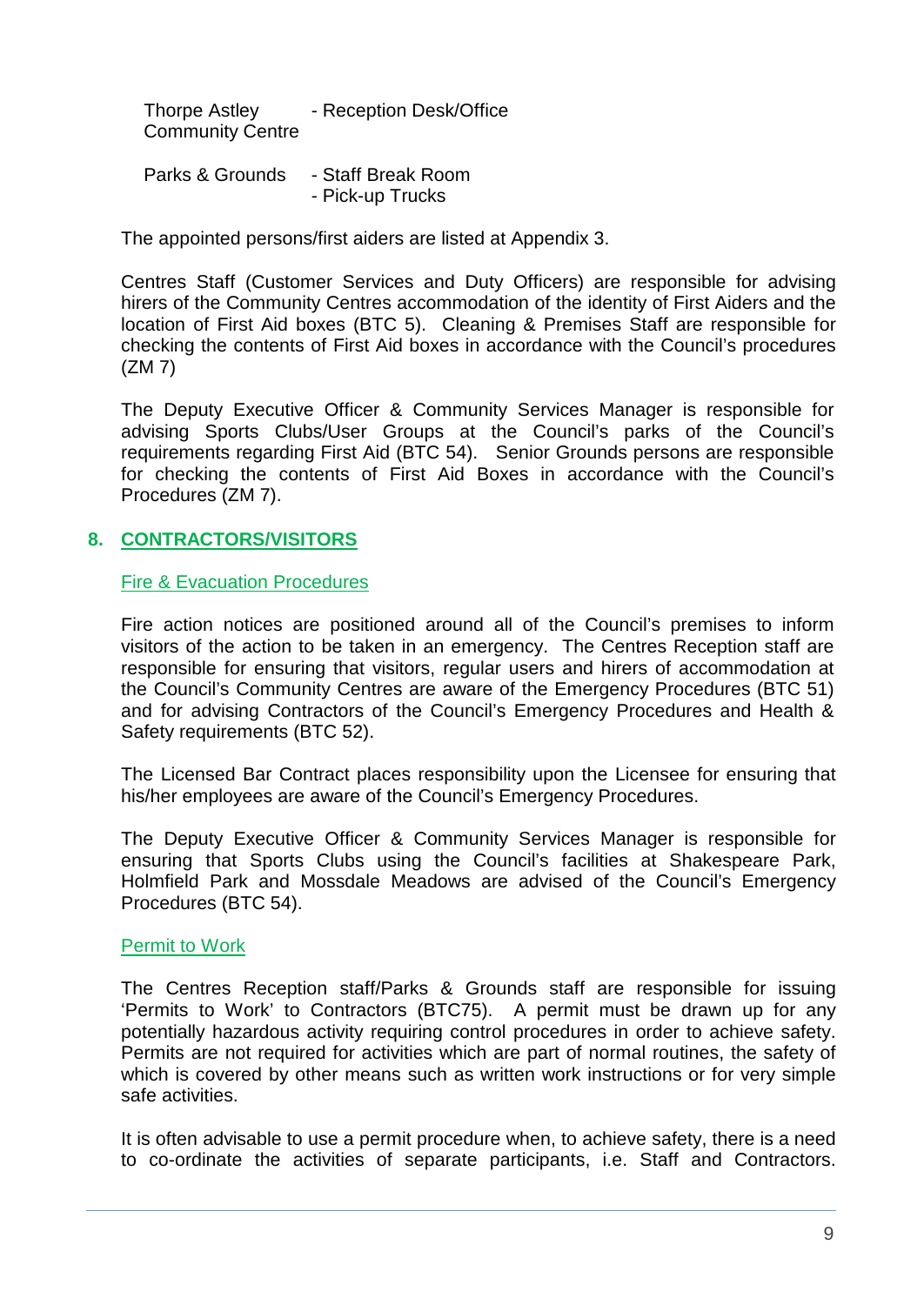Careful judgement must be exercised to ensure that permits are issued only when necessary as indiscriminate use would overload the system and lower the effectiveness of the permit.

Examples of the need for a Permit are:-

- a) Hot Work Hot work includes welding, flame cutting, brazing, grinding or any activity likely to produce heat or sparks. Permits are not required for safe areas designated for such work such as welding bays in maintenance workshops.
- b) Confined spaces A confined space is an area that is substantially enclosed. A permit to work is required in all circumstances involving this type of work. A safety person who is familiar with the premises, the activity and who has been briefed as to the action to take in the event of a problem arising is to be present at all times a person is within the confined space. The area must be isolated of all the services to the enclosed space and consideration must be given to the activity being carried out. For instance hot work may require special extraction and or breathing apparatus. The temperature of and the time duration a person may be in the enclosed space should be considered and specified on the Permit to Work. If fumes are known to have existed they must be tested to be clear before entry is allowed.
- c) Work at Height Any work involving access to roofs and or trenches must be covered by a Permit to Work. Work within premises where there is a risk from falling objects that would endanger personnel or equipment should also be covered by a Permit to Work.
- d) Chemical or Highly Flammable Areas A permit is to be used where electrical equipment is to be used in chemical areas where highly flammable chemicals are present. For example – drills.
- e) Electrical Systems A Permit to Work will be required where there is a hazard to personnel working which cannot be covered by normal isolation practices or safe systems of work.
- f) Safety and Emergency Systems Where there is a hazard to personnel working which cannot be covered by normal isolation practices or safe systems of work.
- g) Lone Working Where a person is to work alone within an area of premises away from other personnel who can reasonably be communicated with then a Permit to Work is to be issued. The person and checkers are to be briefed on the procedure for lone working.
- h) Asbestos An assessment of the potential risk must be undertaken before work commences. Provide information on the location and condition of material to anyone who is liable to work on or disturb it.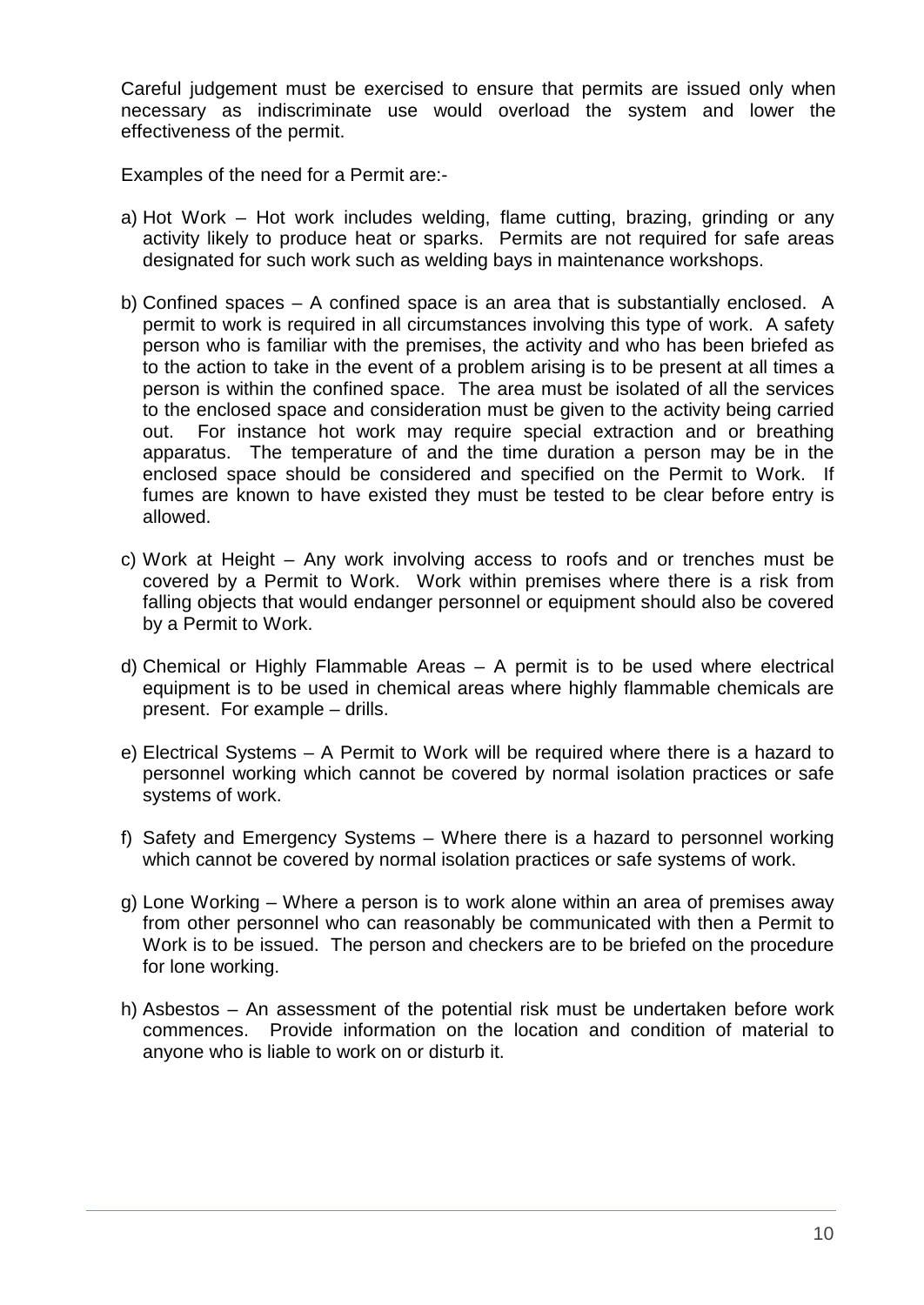## <span id="page-10-0"></span>**9. CO-OPERATION IN SHARED WORKPLACES**

## <span id="page-10-1"></span>Braunstone Civic Centre

The Resources & Facilities Manager is responsible for the co-operation of Health & Safety matters with the occupiers of these premises.

## <span id="page-10-2"></span>Licensed Bar Facilities

The Contractor shall at all times comply with the requirements of the Health and Safety at Work Act and the Management of Health & Safety at Work Regulations 1992 and of any other Acts Regulations or Orders pertaining to the health and safety of employees

The Contractor shall identify risks to the health and safety of employees and others and provide the Resources & Facilities Manager with Risk Assessments, particularly in connection with the following:-

- (1) Food Safety (General Food Hygiene) Regulations
- (2) Food Safety (Temperature Control) Regulations
- (3) Pressure Systems and Transportable Gas Containers Regulations
- (4) Manual Handling Operations Regulations

The Contractor shall have regard to the Council's Safety Policy. Whilst on premises owned by the Council the Contractor shall ensure that his employees comply with the Council's Health & Safety Policy.

The Contractor or a competent deputy duly authorised by the Contractor to act on his/her behalf must be present at the Location and shall be available to the Council's Management and member of staff on duty (Duty Officer or Customer & Information Services Advisor) in person at all times during which the Service is provided. The Contractor or a competent deputy must wear lapel badges (bearing the words "Bar Manager") at all times so that they can be identified by the Council's employees and visitors for the purposes of customer safety and the preservation of order.

The Executive Officer & Town Clerk shall be empowered to suspend the provision of the Service in the event of non-compliance by the Contractor with health and safety matters. The Contractor shall not resume provision of the Service until the Executive Officer & Town Clerk is satisfied that the non-compliance has been rectified. In respect of any such period of suspension the default provisions as set out in the Contract shall apply.

#### Thorpe Astley Community Centre

The Resources & Facilities Manager is responsible for co-operation on Health & Safety Matters with occupiers of rooms provided for the Police and National Health Service. The Resources & Facilities Manager is responsible for co-operation on Health & Safety Matters with the pre-school provider.

The Police, National Health Service and Pre-school prover will have regard to the Council's Health & Safety Policy. Whilst on premises owned by the Council, the occupiers of the Police and National Health Service rooms and the Pre-school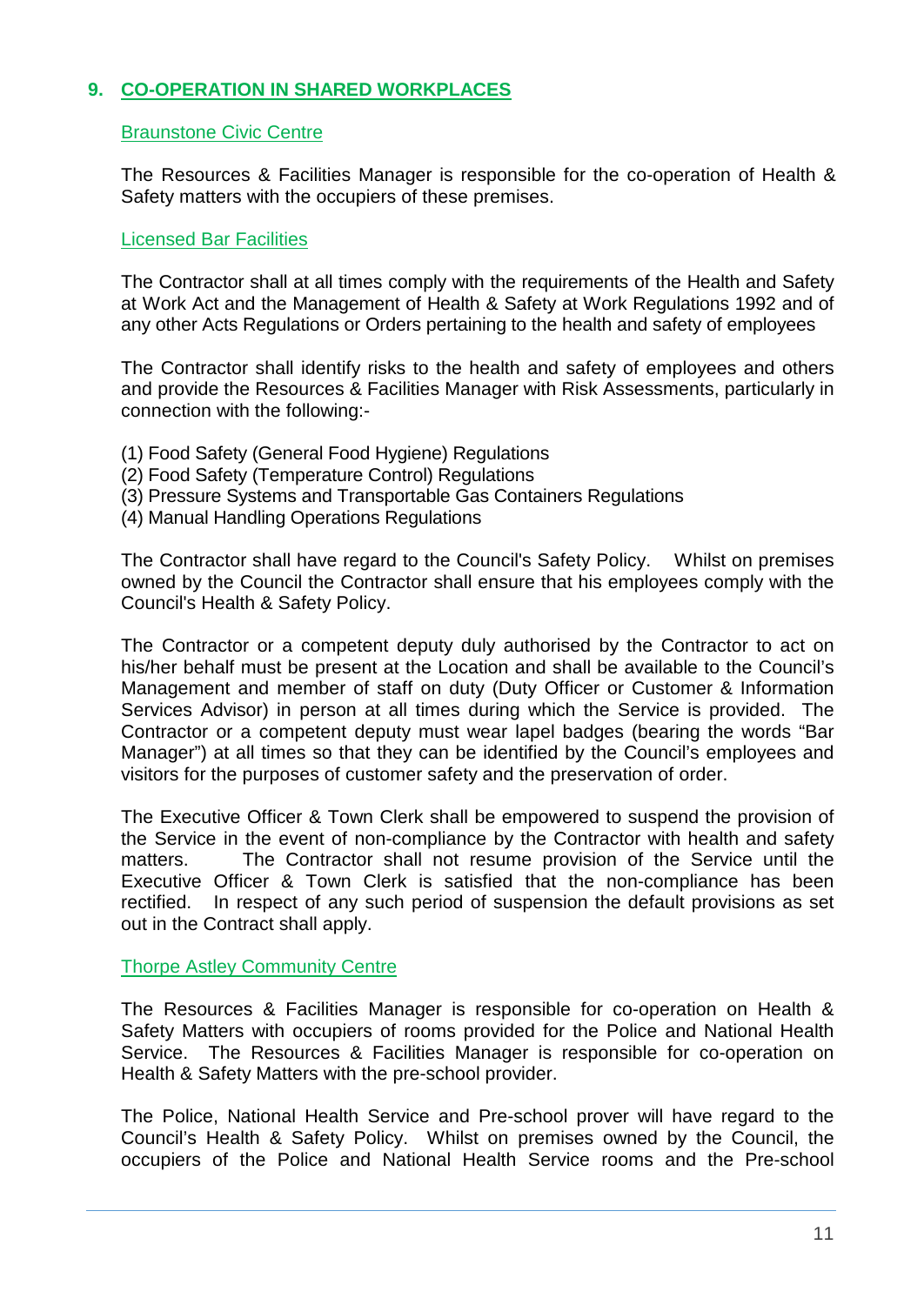provider must ensure that their employees comply with the Council's Health & Safety Policy.

The Executive Officer & Town Clerk shall be empowered to suspend the occupation of these rooms, in accordance with the Licence, until any non-compliance has been rectified.

## <span id="page-11-0"></span>**10. PERSONAL PROTECTIVE EQUIPMENT**

The Responsible Manager will be responsible for ensuring that a Personal Protective Equipment Assessment is completed to ensure that appropriate information, equipment, instruction and training is issued.

BTC 48 (Community Centres Cleaners) BTC 46 (Parks & Grounds) BTC 11 (Risk Assessment)

The Cleaner & Premises Operatives (Community Centres) and Senior Grounds persons (Parks & Grounds) will be responsible for completing periodic reviews (BTC 46 Parks & Grounds, BTC 10 Community Centres) to ensure that Personal Protective Equipment is compatible with the wearer, in hygienic condition, in effective working order and that adequate storage facilities have been provided.

## <span id="page-11-1"></span>**11. RISK ASSESSMENTS**

**Risk assessments will be undertaken** by the Responsible Manager. Where technical expertise is required and/or there are serious/significant risks being assessed, the Responsible Manager will commission qualified experts to advise and undertake the assessment.

Guidance on undertaking a Risk Assessment is set out at Appendix 1.

**The findings of the risk assessments** will be reported to the:

- Health & Safety Consultative Group; and
- Council's Officer Management Team.

**Action required** to remove/control risks will be approved by the Executive Officer & Town Clerk.

The Responsible Manager will be **responsible for ensuring the action required is implemented** and will check that the implemented actions have removed/reduced the risks.

**Risk Assessments will be reviewed** every 3 years or when the work activity changes, whichever is soonest. The Council's current Risk Assessments, including the review date, are set out at Appendix 2.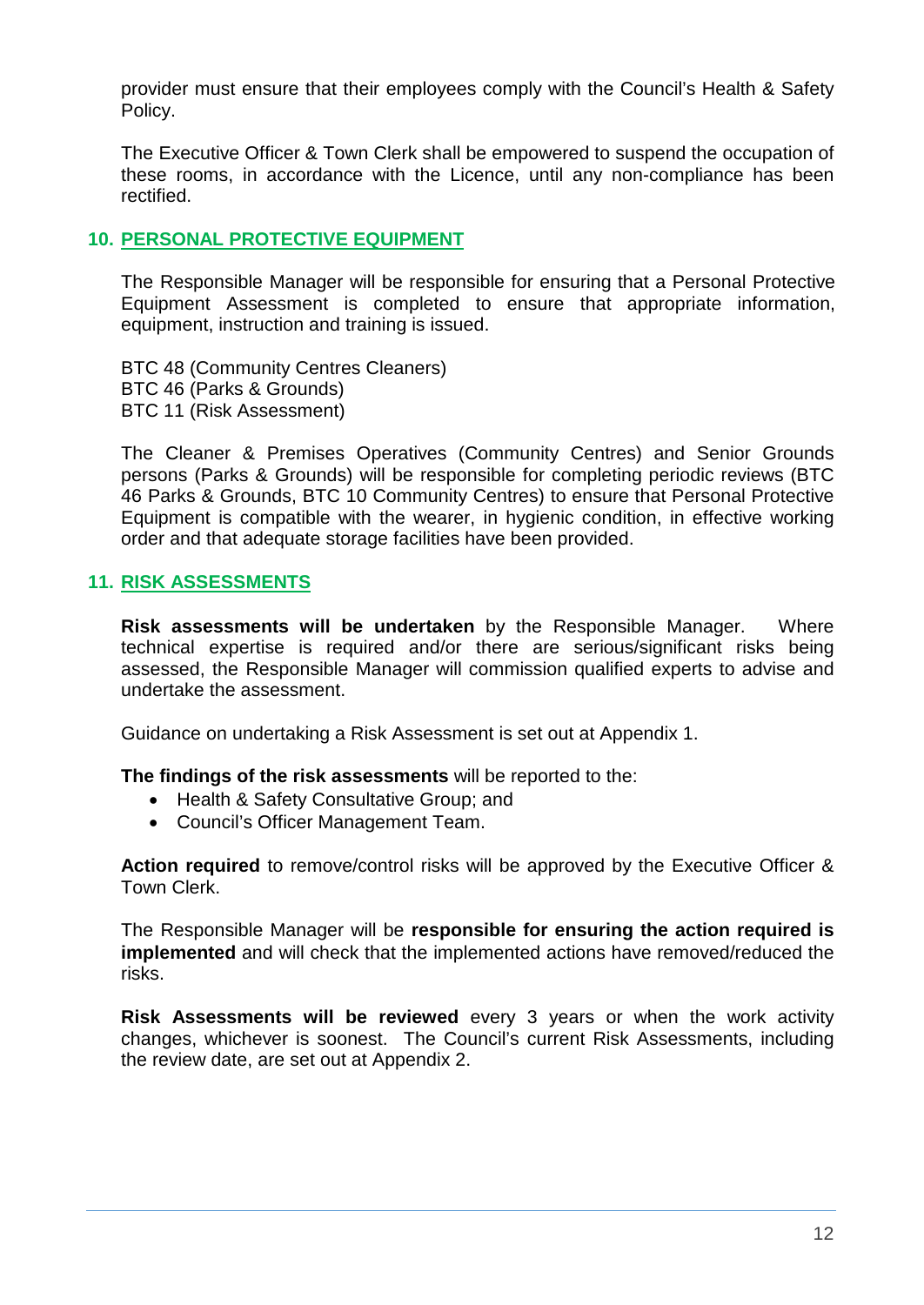## <span id="page-12-0"></span>**12. TRAINING**

#### Induction training

Induction training will be provided for all employees by the Line Manager who will ensure that all new employees complete the Induction Checklist set out in the Employee's Handbook.

Where specific jobs require special training, the Responsible Manager will make arrangements for this to be undertaken, which can be by a work colleague or by attendance on a training course.

#### Ongoing Training

Training will be identified, arranged and monitored by the Line Manager who will also make arrangements for the following refresher training to be completed on an annual basis:

Parks & Grounds Staff Only **Fractor Action Video** (Annual prior to grass cutting season) - Training Guide (BTC 20) - Assessment Forms (BTC 21) - Power Take Off Shafts (BTC 19)

- 
- 
- 
- Prevention of Tractors averting Leaflet (BTC 22)

- All Employees **All Employees** Fire Extinguishers 'What you need to know' Video and Assessment (Annually)
	- First Aid Video and Assessment (annually)

Training records are kept by the Personal Assistant and Administrative Officer, who is also responsible for ensuring that any changes to the Council's Health and Safety Procedures are made to the 'Master File' and copies distributed to all relevant members of staff.

#### <span id="page-12-1"></span>**13. WORKPLACES (HEALTH, SAFETY & WELFARE)**

The Service Manager is responsible for ensuring that a periodic review is undertaken in their services to check working conditions and ensure safe working practices are being followed (NALC - Workplace Risk Assessment Form).

The Cleaner & Premises Operatives (Community Centres) and the Senior Grounds persons (Parks & Grounds) are responsible for regular Fire Check Lists (BTC 45), Internal Inspections (ZM Form 7), Cleansing Specifications (BTC 12), Work Equipment and Maintenance Schedule (BTC 60), Completing IWS Legionellosis checks and monitoring Log Books, etc. The Council's requirements for good housekeeping and the maintenance, repair and servicing of equipment is set out in the Centres and Parks & Grounds Health and Safety Inspection Regime Folders.

The Senior Grounds persons are responsible for all regular external inspections (ZM Form 8).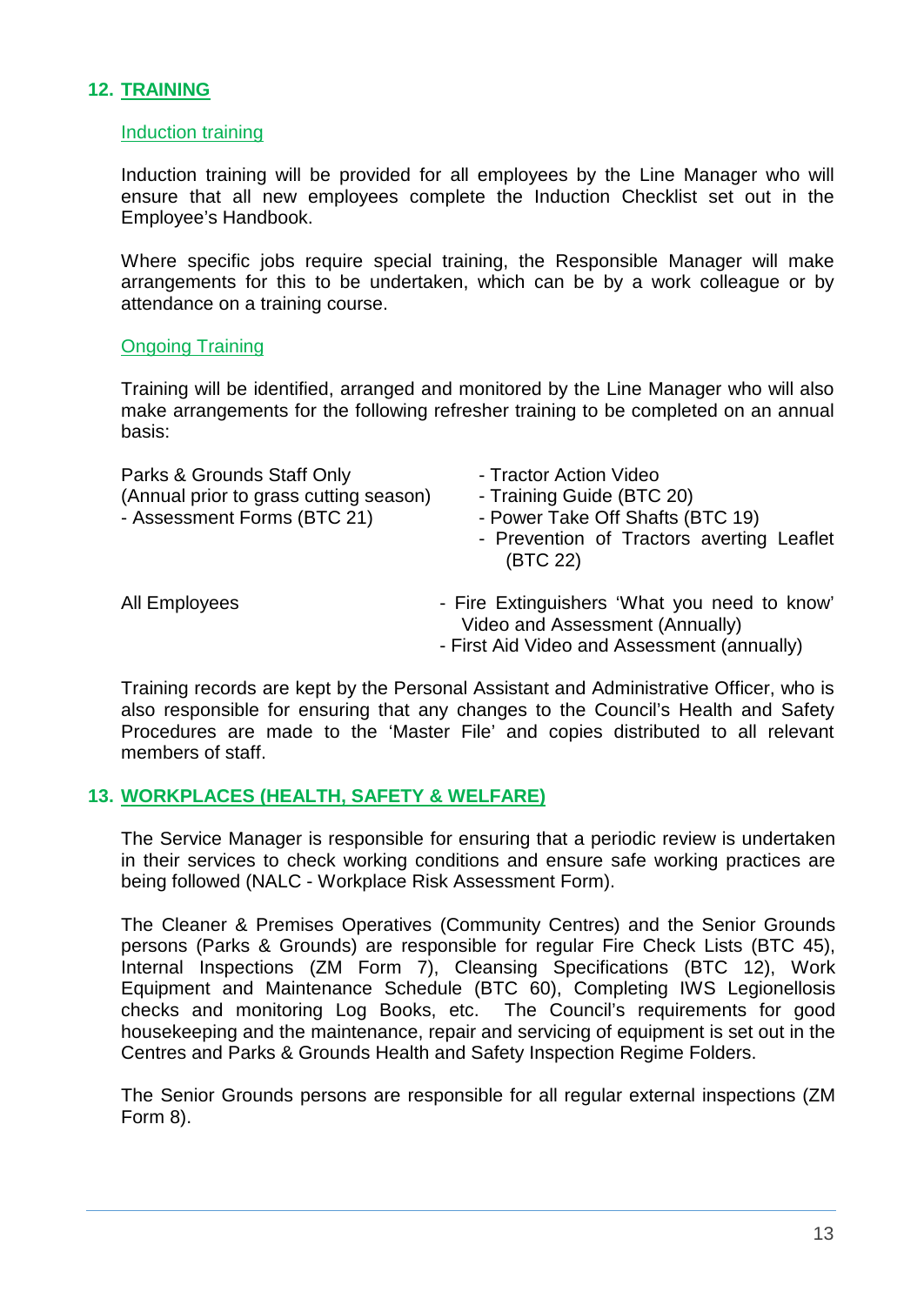The Deputy Executive Officer & Community Services Manager is responsible for ensuring that any conditions attached to the Public Entertainments Licence are complied with.

Centres Staff (Customer Services, Duty Officers and Cleaner & Premises Operatives) and the Senior Grounds persons are responsible for ensuring that all Health & Safety Weekly Report Sheets are completed in a timely manner BTC 50 (Civic Centre and Thorpe Astley Community Centre) and BTC 44 (Parks & Grounds).

The Council recognises its responsibility to protect non-smokers from discomfort caused by tobacco smoke. Employees are therefore prohibited from smoking in all of the Council's buildings and vehicles as follows:

a) Offices, function rooms and all areas at the Civic and Community Centres.

- b) All Town Council vehicles
- c) The Council's Parks' properties and Workshop

All Managers and Supervisors are responsible for implementing this policy and ensuring that sufficient no smoking signs are displayed.

The Cleaner & Premises Operatives and the Senior Grounds persons are responsible for ensuring that break rooms/kitchens/eating facilities (as appropriate) are kept clean to a suitable hygiene standard.

Members of the Health & Safety Consultative Group will keep the Council's Risk Assessments under review to reflect changes in activities, etc.

All Employees have a duty to familiarise themselves with the Risk Assessments (see Appendix 2) relevant to their work and adopt the procedures and working practices contained within them.

## **PART 2 – DEALING WITH RISKS TO HEALTH AND SAFETY**

## <span id="page-13-0"></span>**14. ASBESTOS**

#### *The Control of Asbestos Regulations 2012*

Asbestos is the largest single cause of work related fatal disease and ill health in Great Britain. Almost all asbestos related deaths and ill health are from exposures several decades ago, but where people work with asbestos, or come into contact with it during repair and maintenance work they are at risk. Working with asbestos should be avoided if possible, but if not, it must be done safely.

Asbestos can be found in buildings from 1950 to 1999 in many forms. It may also be found in some vehicle brake pads and clutch linings.

The Control of Asbestos at Work Regulations 2002 (CAWR) introduces an explicit duty to manage asbestos in non-domestic premises, to manage the risk of exposure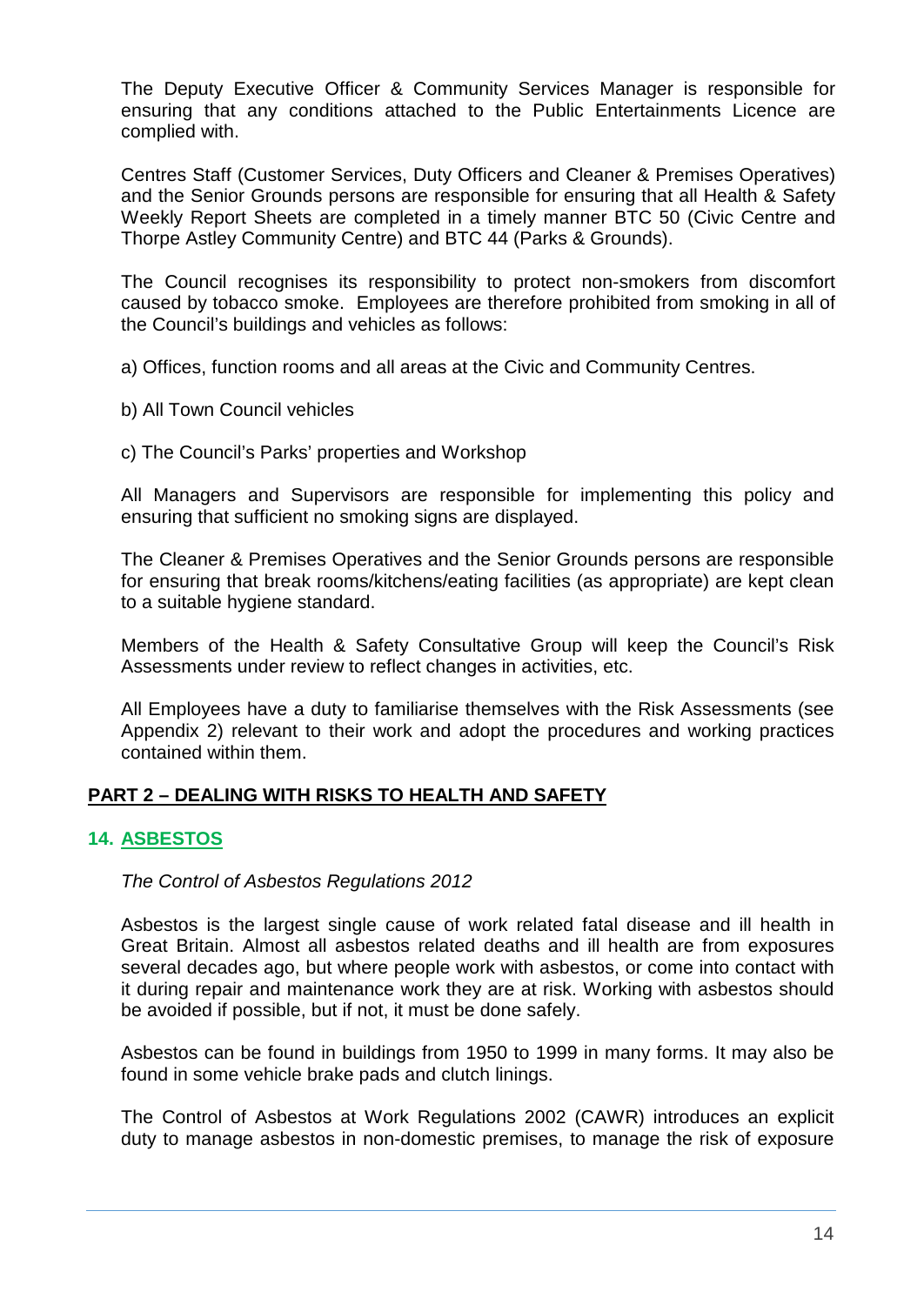to asbestos or asbestos containing material (ACM). The duty to manage requires those in control of premises to:

- Take reasonable steps to determine the location and condition of materials likely to contain asbestos;
- Presume materials contain asbestos unless there is strong evidence that they do not;
- Make and keep an up to date record of the location and condition of the ACMs or presumed ACMs in the premises;
- Assess the risk of the likelihood of anyone being exposed to fibres from these materials;
- Prepare a plan setting out how the risks from the materials are to be managed;
- Take the necessary steps to put the plan into action;
- Review and monitor the plan periodically; and
- Provide information on the location and condition of the materials to anyone who is liable to work on or disturb them.

The Responsible Manager is responsible for ensuring that a copy of the Council's 'Asbestos Risk Assessment' is issued to Employees/Contractors who carry out any type of maintenance, repair or refurbishment work. Suitable guidance notes (Health & Safety Leaflet C300) must also be provided.

## <span id="page-14-0"></span>**15. DISPLAY SCREEN EQUIPMENT**

#### *Health and Safety (Display Screen Equipment) Regulations 1992*

Using a computer or other kinds of display screen equipment (visual display units) can give rise to back problems, repetitive strain injury, or other musculoskeletal disorders. These health problems may become serious if no action is taken. They can be caused by poor design of work stations (and associated equipment such as chairs), insufficient space, lack of training or not taking breaks from display screen work. Work with a screen does not cause eye damage, but many users experience temporary eye strain or stress. This can lead to reduced work efficiency or taking time off work.

Guidance Notes are displayed in the General Office at the Braunstone Civic Centre and the Reception/Office at the Thorpe Astley Community Centre (FS327 A2).

The Responsible Manager is responsible for ensuring that all relevant employees:

- i. are given the necessary training (ZM 28/29),
- ii. complete a display screen risk assessment (BTC 63),
- iii. implement any necessary control measures to eliminate or reduce the identified risks.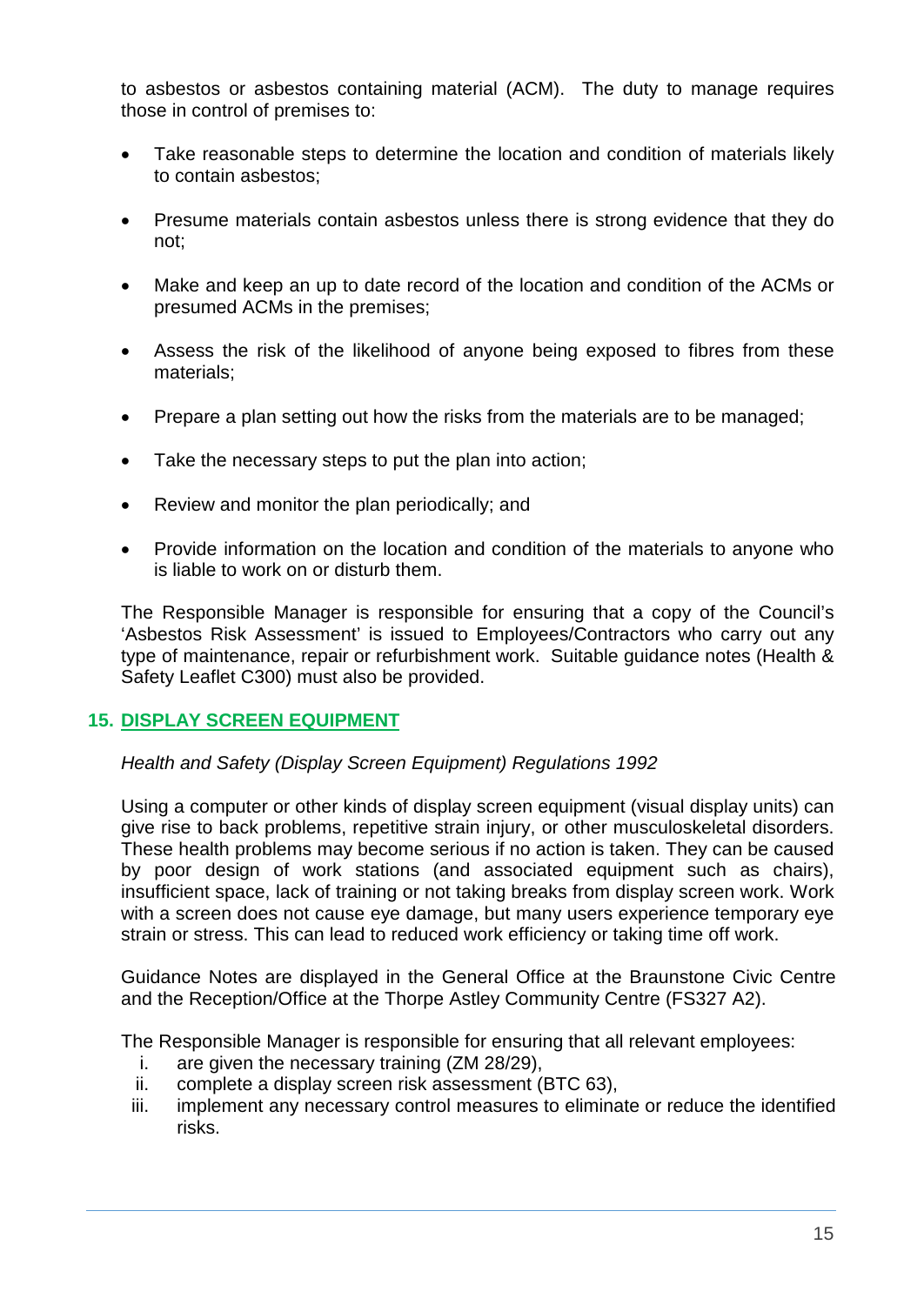Where applicable, staff will be able to arrange eye tests at appropriate intervals, for which reimbursement of the cost can be claimed from Braunstone Town Council.

## <span id="page-15-0"></span>**16. FOOD HYGIENE**

Centres Staff (Customer Services and Duty Officers) are responsible for ensuring that Community Groups are issued with Food Safety Guidance leaflets (BTC 51).

The Deputy Executive Officer & Community Services Manager is responsible for ensuring that Sports Clubs using the Council's parks facilities are issued with Food Safety Guidance Leaflets (BTC 54).

The Licensed Bar Contractor provides a function/catering package at the request of customers. The Contract between the Council and Licensed Bar Contractor requires the Licensed Bar Contractor to comply fully with The Food Premises (Registration) Regulations 1991, the relevant provisions of The Food Act 1984, and with all Regulations made thereunder, including The Food Hygiene (Market Stalls and Delivery Vehicles) Regulations 1966 as amended, or any other statutory enactment relating to food/hygiene for the time being in force.

## <span id="page-15-1"></span>**17. HAZARDOUS SUBSTANCES**

*Control of Substances Hazardous to Health Regulations 2002 (COSHH) Classification, Labelling and Packaging Regulations 2008 (CLP) Control of Lead at Work Regulations 2002*

Thousands of people are exposed to all kinds of hazardous substances at work. These can include chemicals that people make or work with directly, and also dust, fume and bacteria which can be present in the workplace. Exposure can happen by breathing them in, contact with the skin, splashing them into the eyes or swallowing them. If exposure is not prevented or properly controlled, it can cause serious illness, including cancer, asthma and dermatitis, and sometimes even death.

## **COSHH**

COSHH safety notices and Guidance Procedures are displayed at the chemical store, Shakespeare Park, Workshop, Mossdale Meadows and cleaners store at both Community Centres (BTC 16).

The Responsible Manager will be responsible for **identifying substances** which need a COSHH assessment

**Staff who use hazardous substances** will be responsible for undertaking COSHH assessments.

The Cleaner & Premises Operatives and the Senior Grounds persons are responsible for notifying their Responsible Manager of any hazardous substances for use in order that the Product Data Sheets can be obtained and Risk Assessments of the substance and appropriate control measures can be identified (BTC Forms 47, BTC Forms 49/1 – Civic Centre and 49/2 Thorpe Astley Community Centre)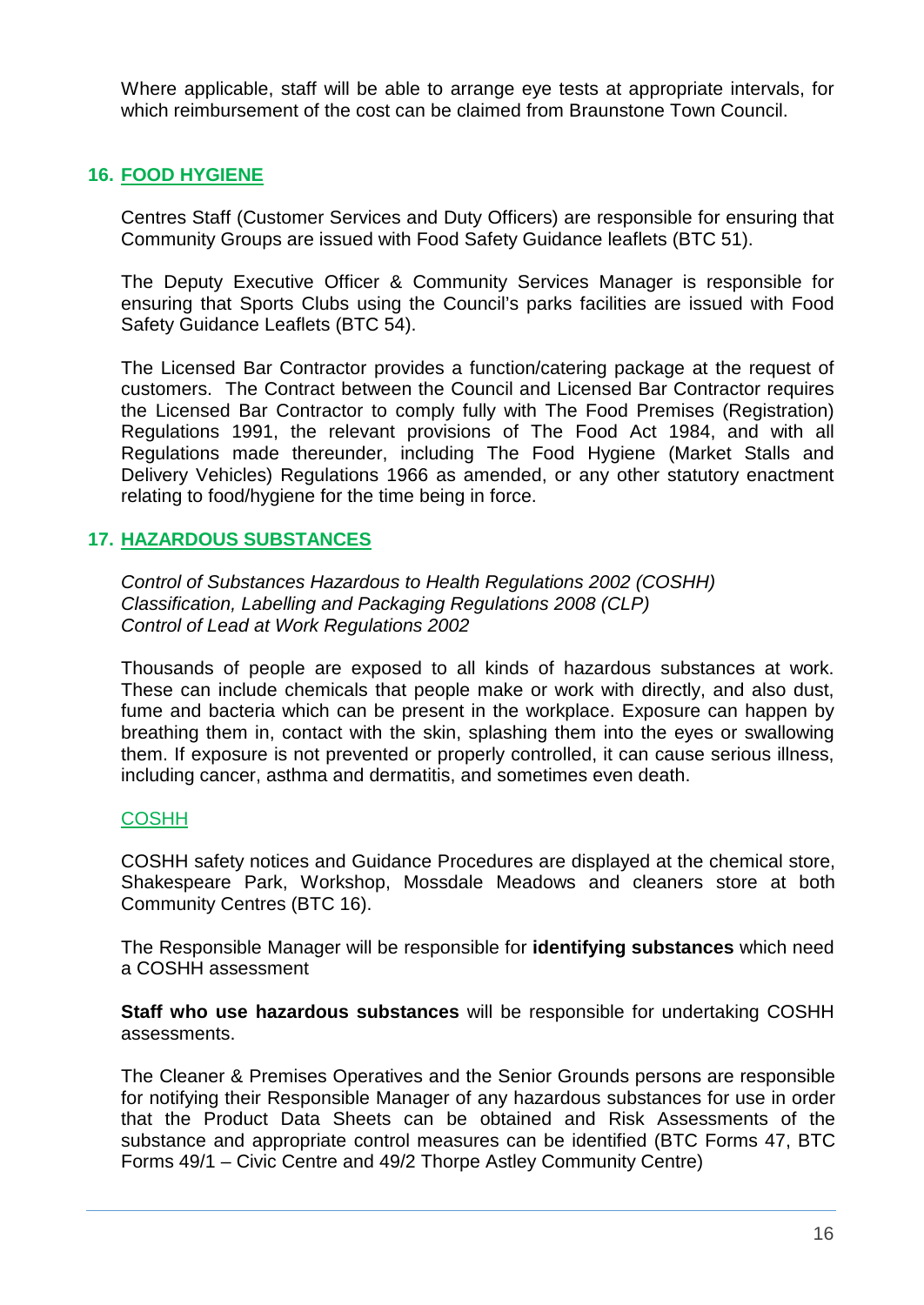The Responsible Manager will be responsible for ensuring that all **actions identified** in the assessments are implemented.

The Line Manager will be responsible for ensuring that all of their relevant employees are informed about the COSHH assessments.

The Responsible Manager will check that new substances can be used safely before they are purchased. Assessments will be reviewed every 3 years or when the work activity changes, whichever is soonest

**Safety Data Sheets** from suppliers are maintained in folders in the Civic Centre General Office, the Reception/Office at the Thorpe Astley Community Centre and chemical store, Shakespeare Park.

The Senior Grounds persons and Assistant Grounds person are required to obtain certificates of **competence for the safe use of chemicals**.

The Senior Grounds persons and Assistant Grounds person are responsible for ensuring that the **chemical application book** is completed and warning sign used whenever chemicals are applied.

#### <span id="page-16-0"></span>Spill Control

The Responsible Managers are responsible for ensuring that all staff are aware of procedures in the event of a spillage of hazardous substances and for ensuring that stocks of spill control equipment are maintained at the Civic Centre, Chemical Store, Shakespeare Park and Garage, Mossdale Meadows (BTC 15).

#### <span id="page-16-1"></span>**18. HEIGHTS**

*Provision and Use of Work Equipment Regulations 1998 Lifting Operations and Lifting Equipment Regulations 1998 Construction (Design & Management) Regulations 2015*

Falls from a height account for around 70 fatalities and 4000 major injuries every year. One of the main causes is falls from ladders. To help prevent falls from height we consider the risks to workers, ensure they are trained and have suitable and safe equipment for the tasks, and ensure they are properly managed and supervised. We will also ensure that sufficient protection measures (e.g. suitable and sufficient personal protective equipment) are in place while they are working at height.

#### <span id="page-16-2"></span>**19. LEGIONELLOSIS**

As legionella bacteria are commonly encountered in environmental sources they may eventually colonise manufactured water systems and be found in cooling tower systems, hot and cold water systems and other plant which use or store water. To reduce the possibility of creating conditions in which the risk from exposure to legionella bacteria is increased, the Council recognises that it is important to control the risk by introducing measures which: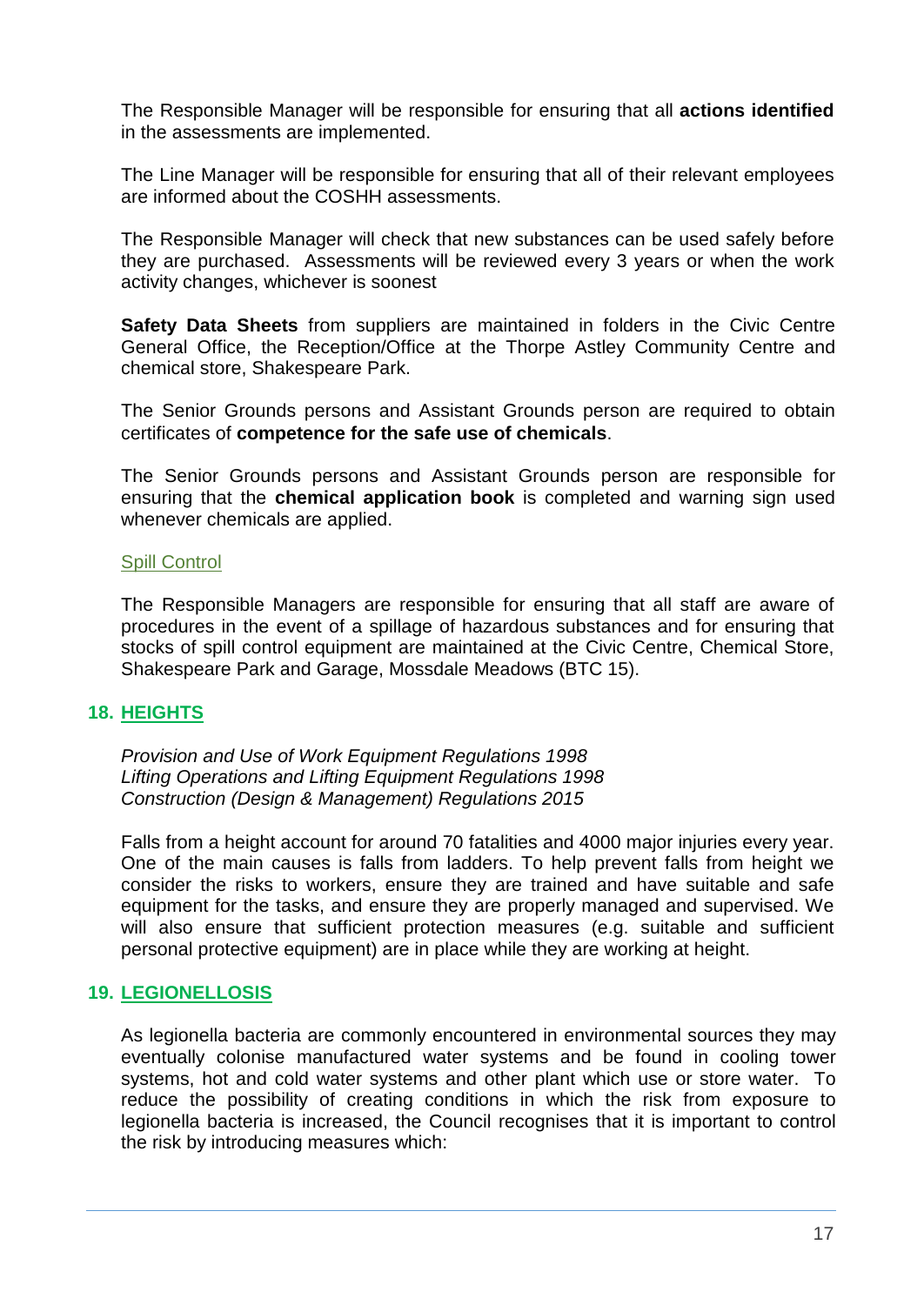- Do not allow proliferation of the organisms in the water systems; and
- Reduce, as far as is reasonably practicable, exposure to water droplets and aerosols.

Integrated Water Services (IWS) has been commissioned to undertake Risk Assessments in accordance with The Prevention or Control of Legionnellosis Approved Code of Practice (Health & Safety at Work Act 1974).

The IWS Assessment and Management Plan are available for inspection in the Executive Officer & Town Clerk's office. The Assessment contains three sets of recommendations:-

- i. Measures to improve management and records
- ii. Remedial Action on Systems: the Responsible Manager is responsible for ensuring all 'high risk' improvements detailed in the IWS assessments is implemented.
- iii. Health & Safety Controls: the Responsible Manager will ensure all Controls detailed in the assessment are implemented, which includes:-
	- Little used outlets should be flushed for a minimum of two minutes (weekly)
	- Hot Water Outlets (where no Thermostatic Mixing Valve (TMV) fitted) and pre TMV hot water should reach  $50^{\circ}$ C within 1 minute of full flow operation water outlets and the cold feed to TMVs should be less than  $20^{\circ}$ C within two minutes of full flow operation. Output from calorifiers at least  $60^{\circ}$ C, return at least  $50^{\circ}$ C (Monthly)
	- Shower heads and hoses should be removed, dismantled and cleaned using a shower head descaler (quarterly)
	- Complete Representative Outlet Temperature Monitoring Log. All domestic cold water storage tanks (cisterns) should be inspected for cleanliness once per year, cleaning and disinfection will be required if found to be dirty or contaminated (Annually)
	- Temperatures of all domestic cold water storage tanks should be checked six monthly. Inlet (at ball valve) and storage temperature should be less than  $20^{\circ}$ C. (Six Monthly)

Additional assets should be monitored and inspected in line with the recommendations of the water hygiene risk assessment.

The Responsible Manager will be responsible for arranging any necessary remedial action highlighted in the IWS Log.

Routine Monitoring Records will be retained for at least 5 years and annual summary report forms will be lodged with the Responsible Manager in a timely manner.

## <span id="page-17-0"></span>**20. LONE WORKING**

Braunstone Town Council has a specific Lone Working Policy & Procedure, which is designed to raise awareness of the risks presented by lone working, to identify the responsibilities each person has in this situation, and to give guidance on how to manage such risks.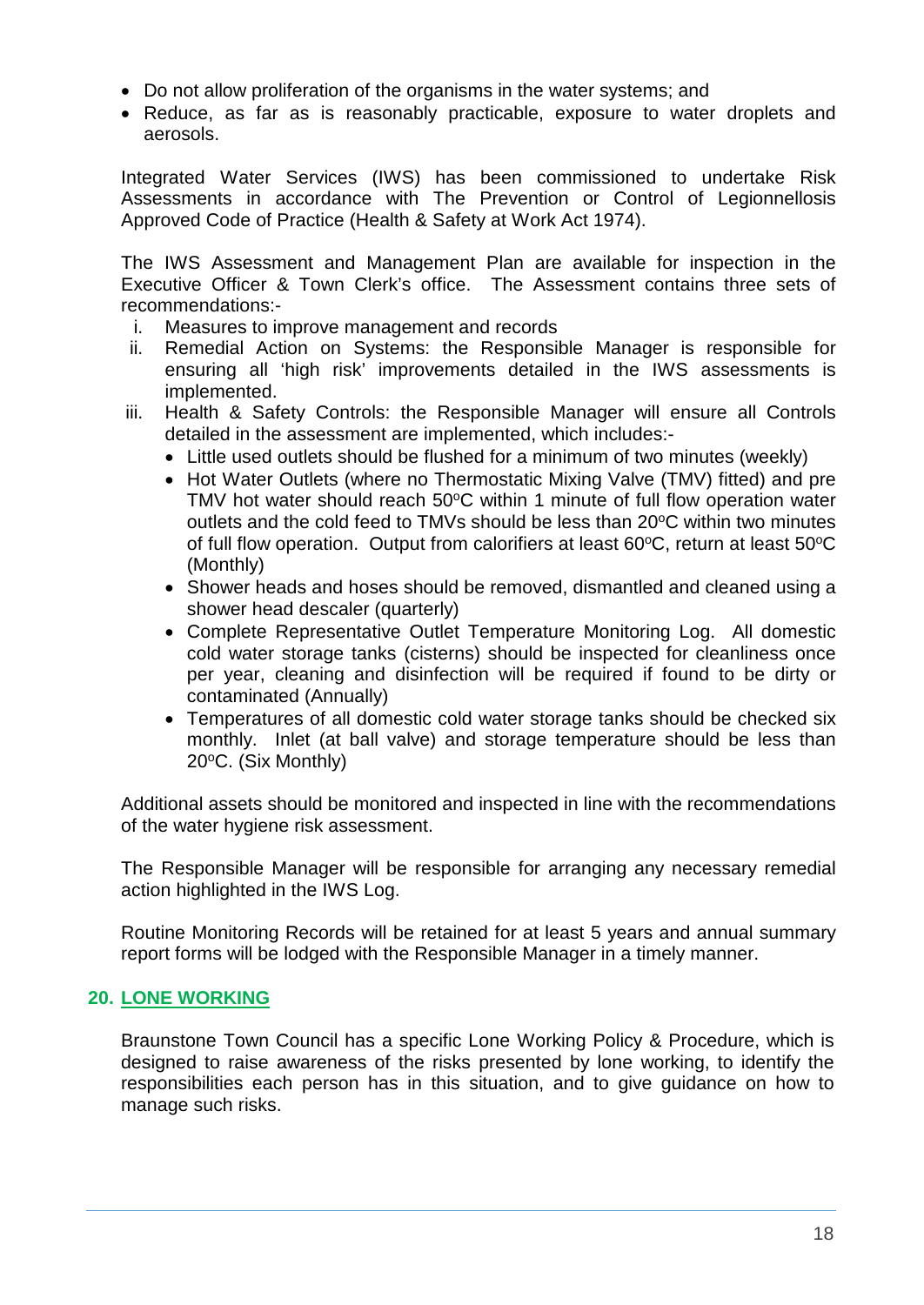In accordance with the Lone Working Policy & Procedure, the Service Manager is responsible for completing risk assessments, maintaining procedures and implementing improvements when necessary.

Controls on lone working is incorporated in the 'Our Controls' Column of the Council's Risk Assessments, which are issued to all lone workers.

As a condition of their terms of employment all members of staff are expected to respond to emergency call outs from lone workers when required. The Resources & Facilities Manager is responsible for updating the Key holders/Callout list and distributing a copy to each member of staff whenever amendments are made.

## <span id="page-18-0"></span>**21. MACHINERY**

*Management of Health and Safety at Work Regulations 1999 Provision and Use of Work Equipment Regulations 1998*

Vibration from work with powered hand held tools, equipment or processes can damage the hands and arms of users causing 'hand-arm vibration syndrome'. This is a painful, irreversible condition which includes 'vibration white finger' and the effects can be impaired blood circulation, damage to the nerves and muscles, and loss of ability to grip properly.

Back damage can be caused by vibration from a vehicle or machine passing through the seat into the driver's body through the buttocks – known as whole body vibration. Whole body vibration can also be caused by standing on the platform of a vehicle or machine, so vibration passes into the operator through their feet.

The Service Manager is responsible for ensuring that an assessment is carried out in respect of all new machinery and equipment (NALC - Work Equipment Risk Assessment-64).

The Service Managers and Supervisors are responsible for maintaining the Work Equipment Inventory and Maintenance Schedule (BTC 60, 61 & 62).

Staff are advised to report any faults immediately to their Manager/Supervisor.

The use of the Council's equipment is restricted to only the trained operatives and staff as set out in the Work Equipment Maintenance Schedule (BTC 60, 61, & 62).

#### <span id="page-18-1"></span>**22. MAINTENANCE AND BUILDING WORK**

*Construction (Design & Management) Regulations 2015 Construction (Design and Management) Regulations 1994 Lifting Operations and Lifting Equipment Regulations 1998 Provision and Use of Work Equipment Regulations 1998 Confined Spaces Regulations 1997*

It's easy to overlook these activities because they happen now and again, and it's often a contractor or service agency doing the work. Sometimes people are in places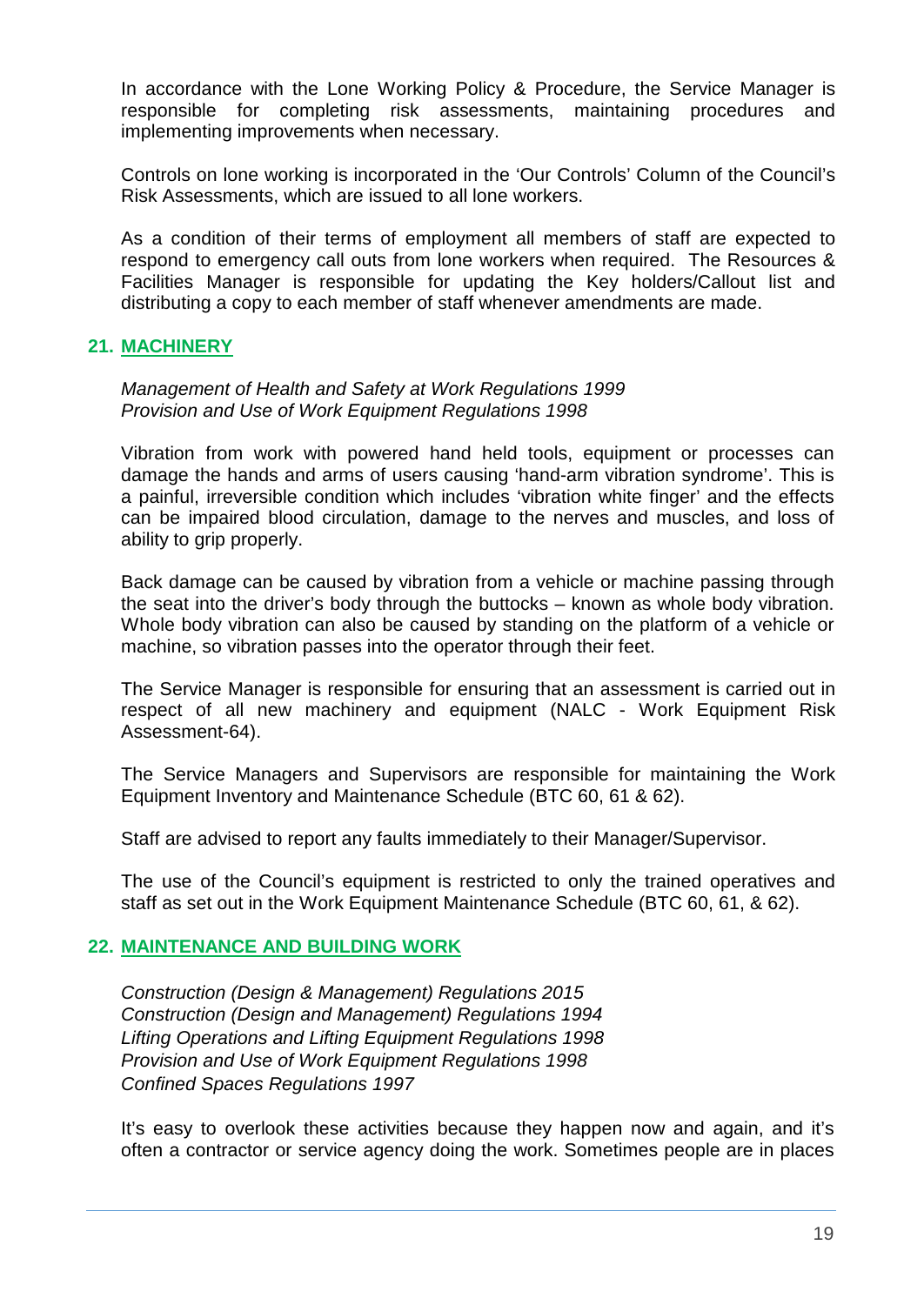where no one normally goes e.g. the roof or electrical switchboard. They may be fault finding, trying to repair something quickly – often outside the routine. Not surprisingly there are many accidents. Falls from heights, e.g. ladders, are the most common cause of serious injury.

All contractors should be qualified and competent and issued with a permit to work, which is detailed under the section Contractors/Visitors.

#### Pressure Systems

*Pressure Systems Safety Regulations 2000 The Carriage of Dangerous Goods and Use of Transportable Pressure Equipment Regulations 2009 (CDG 2009) Transportable Pressure Vessels Regulations 2001*

Pressure cookers, boilers, steam heating systems, gas cylinders and air compressors are common examples of equipment and systems containing a fluid under pressure. They can cause death or injury to people, and serious damage to property, if the contents are released unintentionally. There are about 150 incidents of this kind every year. They mainly happen when equipment fails through poor design, incorrect filing or maintenance or when the method of work is unsafe, or someone makes an operating mistake.

All contractors working on pressure systems should be qualified and competent and should be issued with a permit to work, which is detailed under the section Contractors/Visitors.

#### <span id="page-19-0"></span>**23. MANUAL HANDLING**

*Manual Handling Operations Regulations 1992 Management of Health and Safety at Work Regulations 1999*

Manual handling is transporting or supporting loads by hand or using bodily force. Many people hurt their back, arms, hands or feet lifting everyday loads, not just when the load is too heavy. More than a third of all over three day injuries reported each year to HSE and to local authorities are the result of manual handling. These can result in those injured taking an average of 11 working days off each year.

'Upper limbs' refers to the neck, shoulders, arms, wrists, hands and fingers. Upper limb disorders (sometimes called repetitive strain injury (RSI)) can happen in almost any workplace where people do repetitive, or forceful manual activities in awkward postures, for prolonged periods of time. These can cause muscular aches and pains, which may initially be temporary, but if such work is not properly managed, and the early symptoms are not recognised and treated, can progress to a chronic and disabling disorder. Cumulative damage can build up over time causing pain and discomfort in people's backs, arms, hands and legs. Most cases can be avoided by providing suitable lifting equipment that is regularly maintained, together with relevant training on both manual handling and using the equipment safely.

Line Managers and Supervisors are responsible for ensuring that the staff that report to them receive appropriate training (BTC 56)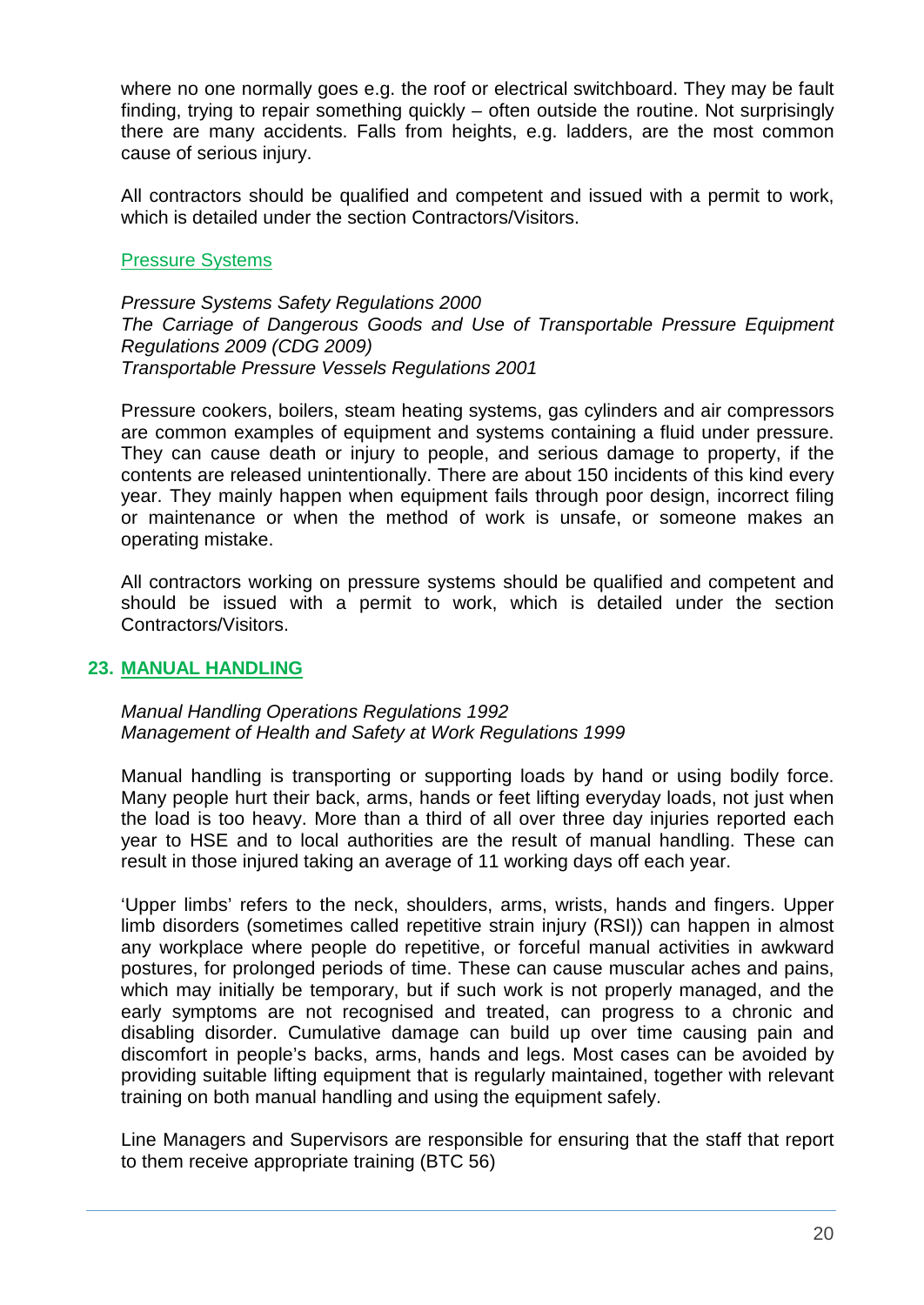New employees will be required to complete a Manual Handling Risk Assessment checklist (ZM Form 5). Line Managers and Supervisors should also ensure that Risk Assessments are completed (ZM Form 5) and implementing controls to reduce the risk of injury.

The Resources & Facilities Manager is responsible for ensuring that appropriate guidelines are followed when the Q Stage System is erected and dismantled (BTC 14).

## <span id="page-20-0"></span>**24. NOISE AT WORK**

*The Control of Noise at Work Regulations 2005 Noise at Work Regulations 1989*

High levels of noise at work can cause hearing loss. This can take many years to become serious. Young people can be damaged as easily as the old and premature deafness is even worse. Sufferers often first start to notice hearing loss when they cannot keep up with conversations in a group, or when the rest of their family complains they have the television on too loud. Deafness can make people feel isolated from their family, friends and colleagues.

<span id="page-20-1"></span>Deciding whether an assessment is needed

A preliminary decision on whether an assessment is needed can usually be reached without making detailed noise measurements.

As a rough guide, an assessment of daily personal exposure (Lep,d) will usually be needed wherever people have to shout or have difficulty being heard clearly by someone about 2 metres away, or they find it difficult to talk to each other.

Whenever it is decided that a more detailed assessment is needed the Line Manager / Supervisor will complete Form FS 181.

## <span id="page-20-2"></span>**25. PLANT, MECHANICAL AND ELECTRICAL EQUIPMENT**

*Provision and Use of Work Equipment Regulations 1998 Lifting Operations and Lifting Equipment Regulations 1998 Supply of Machinery (Safety) (Amendment) Regulations 2011*

Work equipment covers an enormous range spanning process machinery, machine tools, office machines, lifting equipment, hand tools, ladders and pressure washers. Important points include: selecting the right equipment for the job, making sure equipment is safe to use and keeping it safe through regular maintenance, inspection and if, appropriate, thorough examination, training employees to use equipment safely and following manufacturers' or suppliers' instructions. Accidents involving work equipment happen all the time – many serious, some fatal.

Braunstone Town Council is committed to ensuring that all equipment is suitable for its intended use.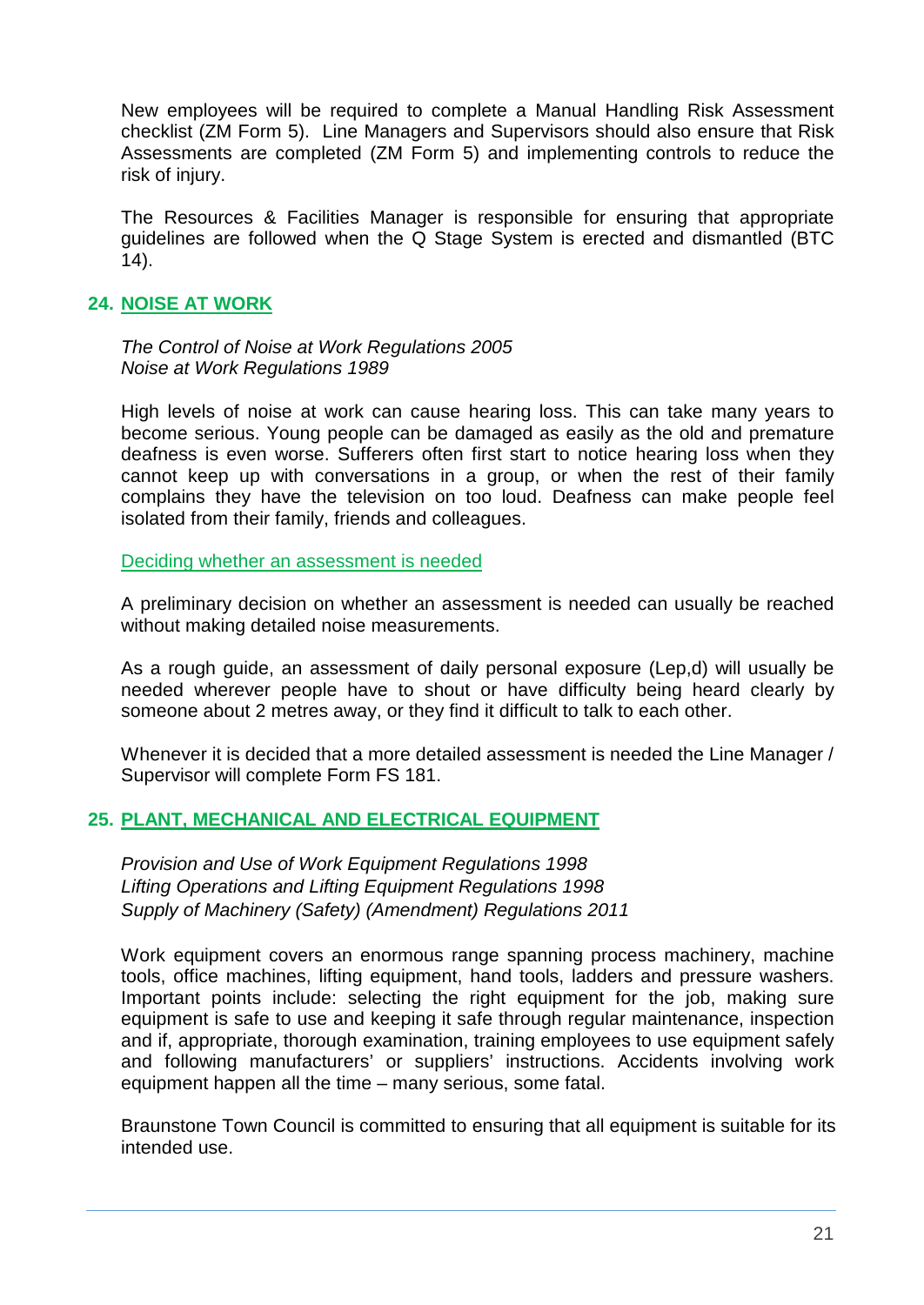Employee Safety Representatives will be consulted in connection with the use of new machinery and equipment.

The Responsible Manager will:

- a) be responsible for ensuring effective maintenance procedures are drawn up;
- b) be responsible for ensuring that all identified maintenance is implemented;
- c) will check that new plant and equipment meets health and safety standards before it is purchased;
- d) maintain the register of all plant, mechanical and electrical items and ensuring that all inspection and maintenance regimes are complied with, to include:-

Description of Equipment Location Restricted Users Supervisor Responsible Inspection Maintenance Regime Service Engineers

- e) arrange for periodic inspections of portable items (BTC60, 61 and 62)
- f) ensure all persons are adequately trained in using electrical equipment (BTC 55 and 57)
- g) ensure the use of residual current devices especially if equipment is used outside

The Senior Grounds persons will be responsible for identifying all **parks equipment/plant** needing maintenance. Any problems found with parks plant/equipment should be reported to Senior Grounds persons.

The following are responsible for advising that equipment should be subject to periodic inspection:

- a) Centres Reception staff are responsible for advising the Regular Users/Hirers that their equipment should be subject to periodic inspection (BTC 51),
- b) Deputy Executive Officer & Community Services Manager are responsible for advising Sports Clubs/Users of the Council's parks facilities that their equipment should be subject to periodic inspection (BTC 54),
- c) Responsible Managers are responsible for advising Contractors that they must provide proof of electrical testing before their equipment is used on Council property (BTC 52).

Electrical Equipment

#### *Electricity at Work Regulations 1989*

Electricity can kill. Most deaths are caused by contact with overhead or underground power cables. Even non-fatal shocks can cause severe and permanent injury. Shocks from faulty equipment may lead to falls from ladders, scaffolds or other work platforms. Those using electricity may not be the only ones at risk. Poor electrical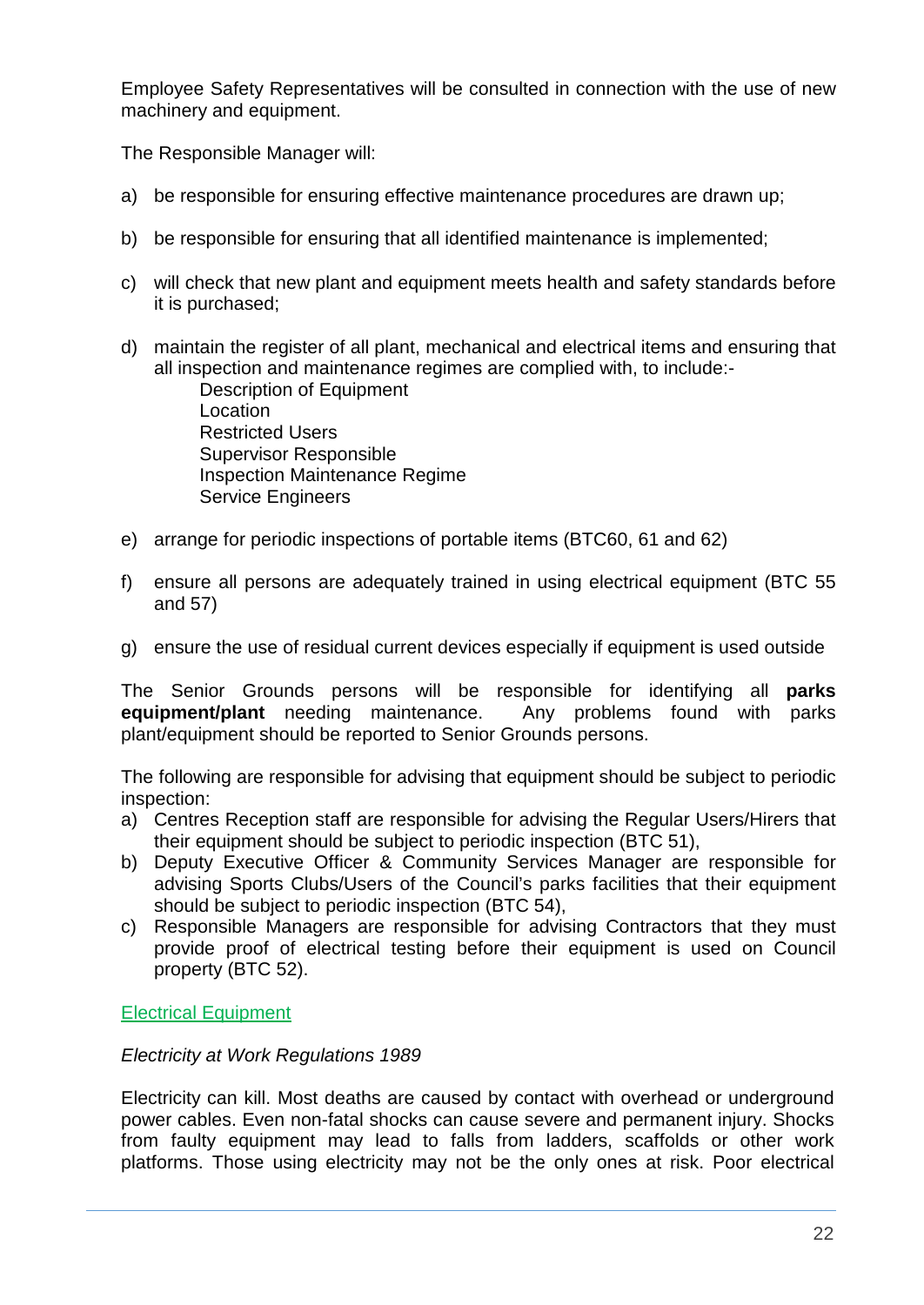installations and faulty electrical appliances can lead to fires which can also result in death or injury to others.

User checks on **electrical equipment** can be made by the person using the equipment. Aspects to look for should include damage to the plug, cable or equipment casing, use of tape to join wiring, overheating, and whether the item has been exposed to conditions for which it is not suitable, e.g., a wet environment. Formal visual inspections and changing plugs or altering electrical equipment must be completed by a qualified electrician.

Any items that have not been registered in the inventory and checked must not be connected to the Council's electricity supply.

Any faults should be reported immediately to the Supervisor responsible for the maintenance and the equipment taken out of use immediately.

#### <span id="page-22-0"></span>**26. PLAY EQUIPMENT**

The Deputy Executive Officer & Community Services Manager is responsible for ensuring that all play equipment is subject to a detailed inspection by independent specialists at least annually – ROSPA (Playsafety Ltd) The Old Barn, Wicklesham Lodge, Faringdon, SN7 7NP. Tel: 01367 244600.

These detailed inspections should be supplemented with more frequent inspections by the Council's own staff, Senior Grounds persons and Assistant Grounds person. A brief visual inspection is carried out on a daily basis to check for any obvious vandalism, wear and tear, broken glass, dog fouling etc. A more detailed inspection should be undertaken monthly (ZM Form 9). All inspections should be formally recorded.

Any equipment found to be unsafe should be immobilised and taken out of use. In some cases it may be sufficient to cordon off the area, in others it may be necessary to remove the item completely to ensure the safety of users. DIY repairs should not be carried out unless they are endorsed by the original manufacturer or installer. The Senior Grounds persons are responsible for ensuring that repairs are carried out by a competent person. Where a safety surface has been installed, more regular inspection and maintenance may be required to ensure that it remains in good condition.

## <span id="page-22-1"></span>**27. RADIATION**

*Ionising Radiation Regulations 2017 Management of Health and Safety at Work Regulations 1999*

Various kinds of radiation, both ionising and non-ionising, may affect us.

- 1) Non-ionising radiation:
	- UV radiation (e.g. from the sun) can damage the skin and lead to skin cancer
	- **Lasers can cause burns and damage the eye**
- 2) Ionising radiation:
	- Naturally occurring radon gas from the ground
	- Radiography or thickness measuring gauges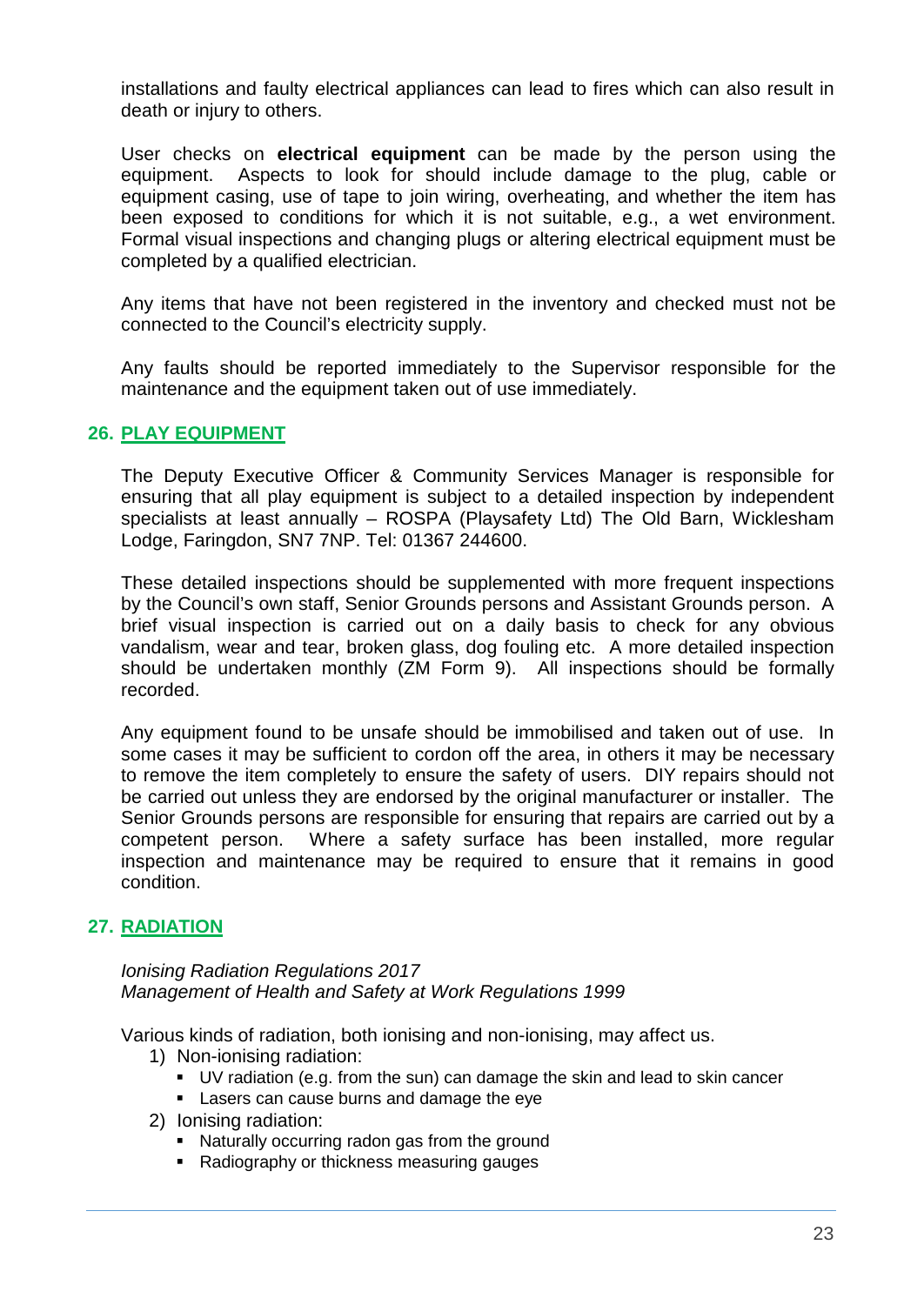Excess doses of ionising radiation can cause burns, sickness and can have other adverse health effects.

The Responsible Manager will be responsible for ensuring that jobs at risk of the effects of radiation are **risk assessed** and all **actions identified** in the assessments are implemented.

## <span id="page-23-0"></span>**28. STRESS AT WORK**

*Management of Health and Safety at Work Regulations 1999*

Many people argue about the definition and sometimes even the existence of 'stress'. However, research has shown that whatever you choose to call it, there is a clear link between poor work organisation and subsequent ill health. The Health & Safety Executive defines stress as "*the adverse reaction people have to excessive pressure or other types of demand placed on them*".

Stress at work can be tackled in the same way as any other risk to health – by identifying the hazards, assessing who is at risk and the level of risk, deciding how to manage the risk and putting the plans into action.

In order to reduce stress in the organisation, Line Managers and the staff they are responsible for should keep in regular contact. Responsible Managers should ensure they hold regular team meetings and one to one meetings with individual members of staff, providing for an opportunity for all to raise any issues of concern and explore a way to resolve them.

The Town Council has an approved Absence Management Policy which is designed to reduce sickness absence by addressing the causes. Any member of staff who is absence from work, even for one day, should complete a return to work form and have a conversation with their Line Manager about the reasons for absence and whether any support or action can be taken to prevent future reoccurrences.

## <span id="page-23-1"></span>**29. TRIP AND OTHER DANGEROUS HAZARDS**

*Workplace (Health, Safety and Welfare) Regulations 1992*

The most common cause of injuries at work is the slip or trip, resulting in falls which can be serious. It's a particularly important subject since members of the public use our premises. Measures to prevent such injuries are often simple, cheap and lead to other benefits.

Centres and Grounds staff are responsible for regular visual checks of their respective premises to ensure there are no trip hazards, sharp objects or obstructions.

Where any member of staff discovers spillages, wet surfaces, broken objects, damaged furniture or equipment, they must take every step to initially make the area safe and where the member of staff can deal with the danger safely, they must do so. Otherwise it should be immediately reported to the appropriate responsible officer.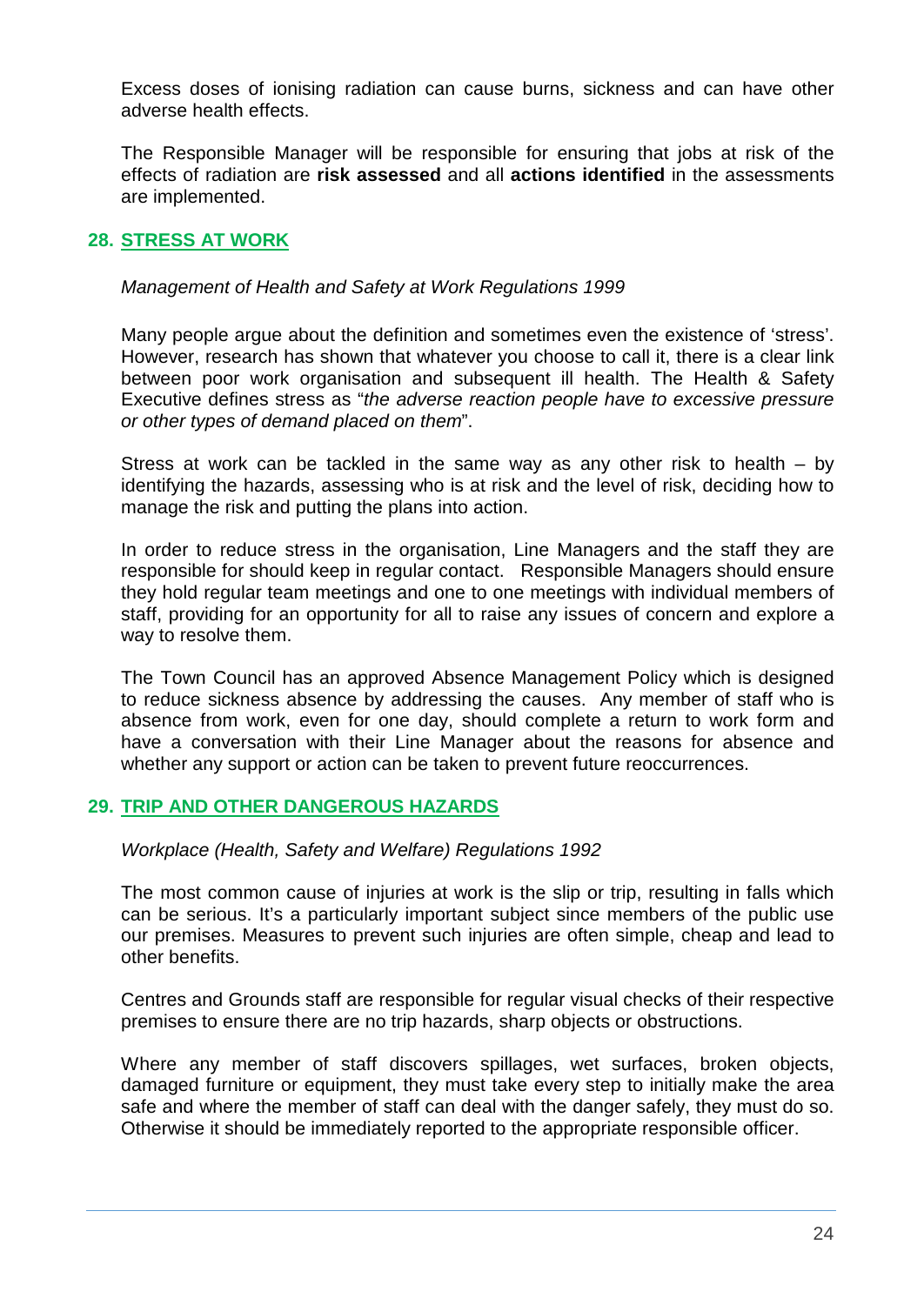## <span id="page-24-0"></span>**30. VEHICLES**

*Workplace (Health, Safety and Welfare) Regulations 1992 Provision and Use of Work Equipment Regulations 1998 Construction (Design & Management) Regulations 2015*

Every year about 70 people are killed and about 2500 seriously injured in accidents involving vehicles at the workplace. Being stuck or run over by moving vehicles, items falling from vehicles, or vehicles over turning are the most common causes. Braunstone Town Council uses vehicles in its public places, which includes the workplace, and examples include vans, tractors and mowers. Often there is significantly more danger from vehicles on parks and open spaces and at depots than on the public highway since the operating conditions are different.

All staff using vehicles should have the relevant licence and receive appropriate training and must operate and use the vehicle in accordance with the manufacturer's instructions and solely for the purpose intended by Braunstone Town Council.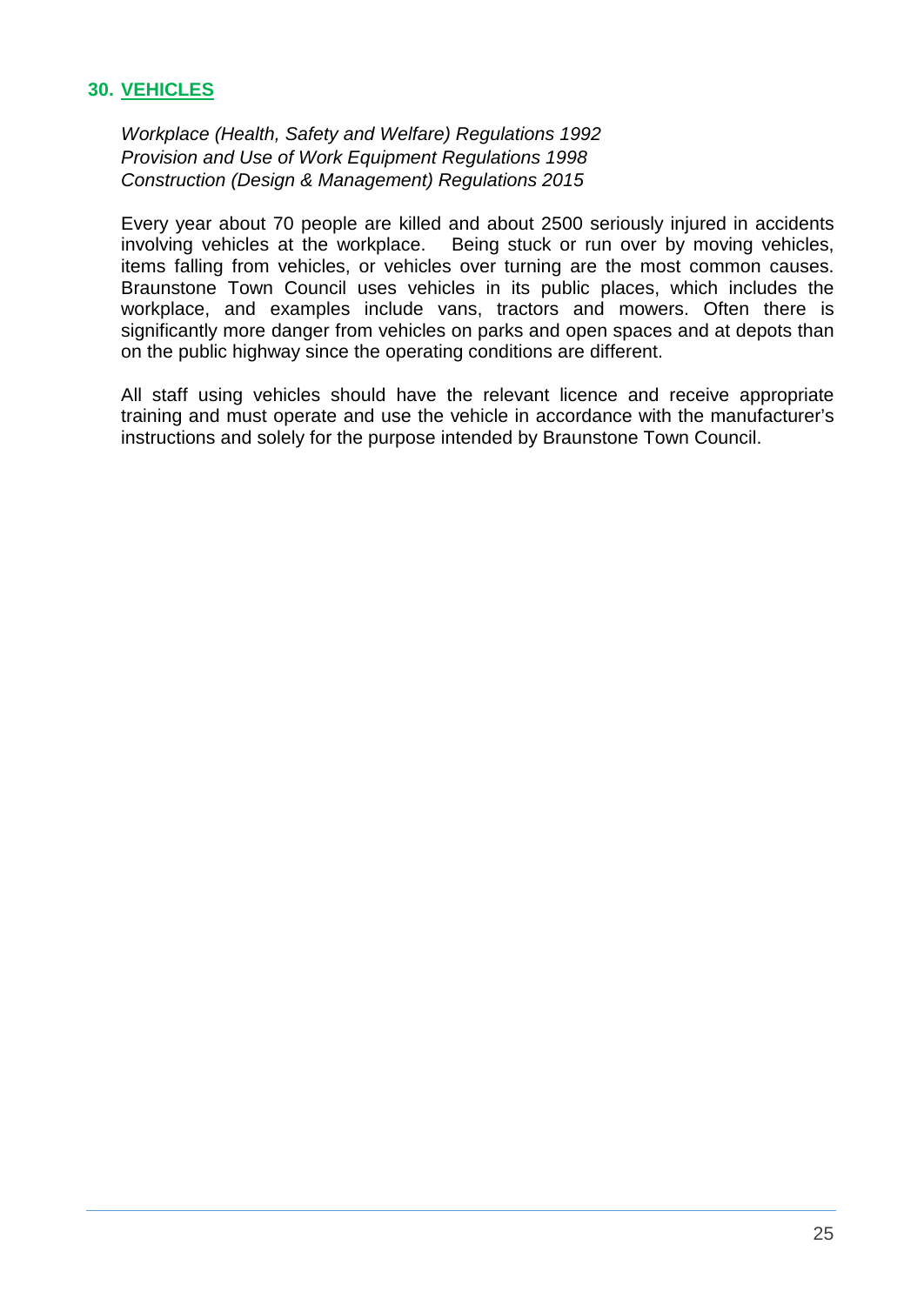#### **APPENDIX 1 – ASSESSING RISK**

#### *Management of Health and Safety at Work Regulations 1999 (risk assessment)*

The law requires organisations with five or more employees and organisations which manage public places to have a written health and safety policy statement and do risk assessments – careful examinations of what could cause harm to people, and record the significant findings.

Controlling dangers in work and public places is no different from tackling any other task:

- 1. recognise potential problems (assess the risk),
- 2. analyse the problem (find out more about the risk),
- 3. deciding what to do (identify mitigation measures/controls),
- 4. put the solution into practice (implement identified measure/controls).

## **UNDERTAKING A RISK ASSESSMENT**

The Health & Safety Executive provide the following guidance on undertaking a Risk Assessment:

## **Hazards**

- Walk around your workplace and look for significant hazards which could result in harm to several people
- Ask your employees/their representative what they think
- Look at manufacturers' instructions and accident and ill health records
- Consider whether any of the hazards covered in this leaflet exist in your workplace

#### **Who might be harmed and how?**

- Think about groups of people doing similar work
- Pay special attention to vulnerable groups e.g. young people, people with disabilities, lone workers
- Don't forget those who may not be in your workplace all the time e.g. cleaners, contractors, people you share your workplace with or members of the public who may be harmed by your activities

#### **Aim to make the risk small**

For the hazards listed, do the existing precautions:

- Meet the standards set by legal requirements?
- Comply with a recognised industry standard?
- Represent good practice?
- Reduce risk as far as reasonably practicable?

Have you provided adequate information, instruction or training and adequate systems or procedures? If so, the risks are adequately controlled, but you need to indicate the precautions you have in place.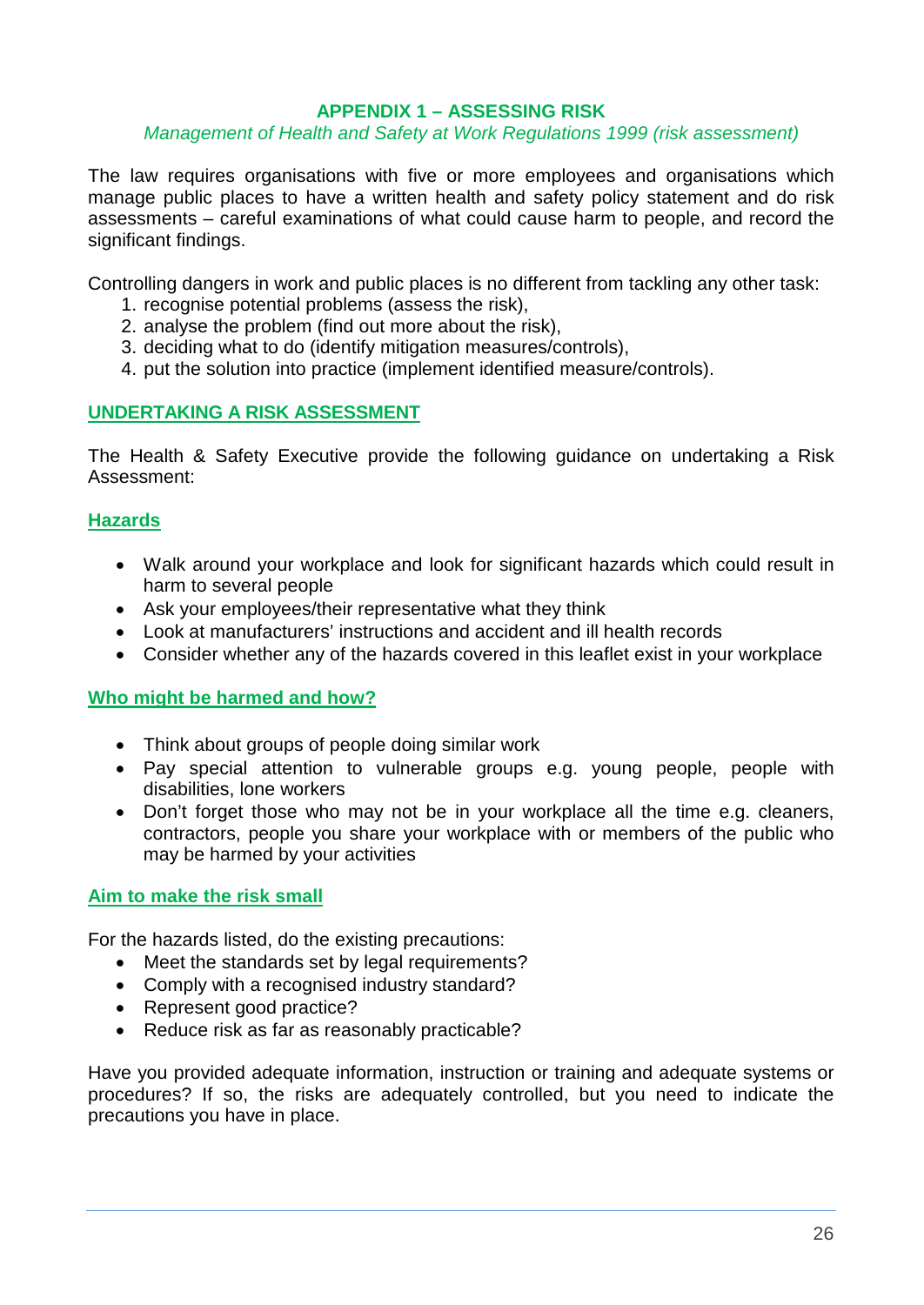If risks remain, write an 'action list' of what else you need to do, giving priority to higher risks or those which could affect most people. Try to either get rid of the risk or control it so harm is unlikely.

## **Record your findings**

If you have fewer than five employees, you do not have to write anything down, but it is helpful. If you have more than five employees, you must write down your significant hazards and conclusions and tell your employees about your findings. Keep your written record for future reference.

#### **Review your assessment and revise if necessary**

It is good practice to review your assessment from time to time to make sure that precautions are still working. Set a date for reviewing the assessment.

#### **IDENTIFYING RISKS**

Below are examples of risks and some of the questions which should be explored when assessing these risks. These risks and the assessment questions are adapted examples, which have been identified by the Health & Safety Executive, they are not exhaustive.

#### **Accidents – dealing with them**

- Do we have at least the minimum first aid provision at our workplace? As an employer we must provide first aid equipment and facilities appropriate for the circumstances in your workplace. The minimum would be a suitably stocked first aid box and a person appointed to take charge of first aid arrangements.
- Do we know whether we might need to provide more than the minimum?
- Do we know which accidents and ill health cases to report, including who should do it, when and how? Employers, the self-employed and people in control of work premises all have duties.
- Do we know what accidents cost and that insurance policies do not cover all the costs?

#### **Asbestos**

- Do we know whether there is asbestos in our premises? It is often found in roofs and exterior walls, boilers, vessels and pipework, ceilings, interior walls and panels, flooring materials, air conditioning systems, domestic appliances, brake/clutch linings, fire blankets, etc.
- **IF** In undertaking building work, maintenance and repair of premises, are we likely to disturb asbestos?
- **Are we familiar with the rules are about removing asbestos? In most cases, such** work requires the use of a contractor licensed by HSE to work with asbestos.
- Do we know how to find someone licensed to do this work?
- Do we know whether there is asbestos in any of the materials we work with?

#### **Computers and display screen equipment**

- Is there regular use of display screens as a significant part of the work?
- Does anyone use a keyboard, mouse or other input device?
- Are people complaining of discomfort, aches and pains?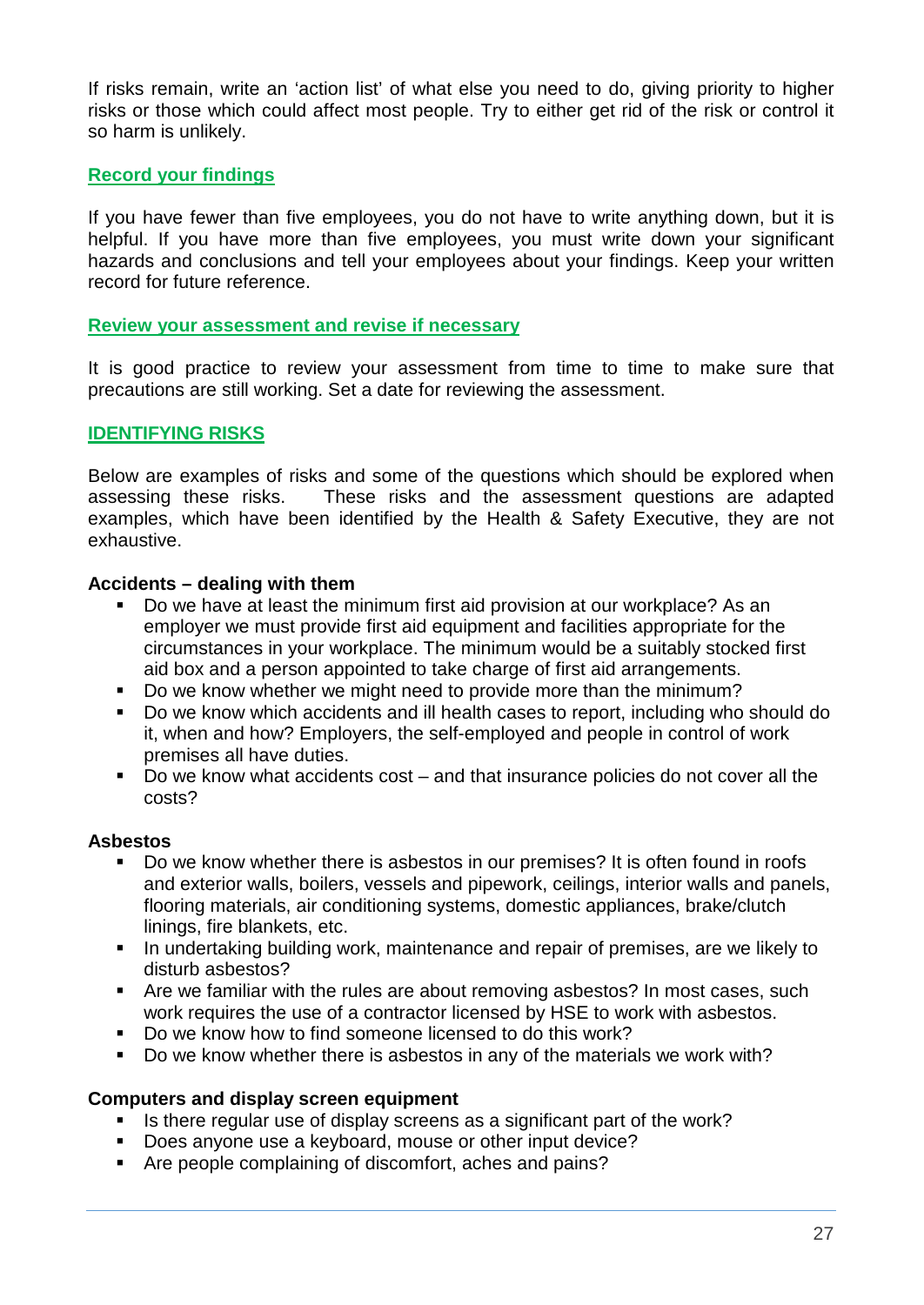## **Electricity**

- Does anyone do electrical work? Only those with appropriate technical knowledge and experience should be allowed to do this.
- If Is our electrical equipment suitable for its working environment e.g. waterproof or dustproof?
- Do we dig near buildings or installations? Knowing the proper precautions for avoiding underground cables is essential.
- Do we work near or under overhead powerlines? There are essential safety precautions to follow.

## **Equipment**

- Do we use ladders or other equipment for working at heights? For example, it may often be safer to use an access tower or mobile elevating work platform than a ladder.
- Do we have machinery of any kind? Are the parts that could cause injury guarded? Do we have the right controls, especially for starting and stopping, clean, or clear blockages in a safe way, and carry out preventative checks, maintenance and inspection?
- Are hand tools used, e.g. screwdrivers, knives, hand saws, meat cleavers, hammers?
- Do we have lifting equipment such as pulley blocks, cranes, and lift trucks? Most lifting equipment will require regular thorough examination by a competent person.

## **Fire or explosion prevention**

- Do we keep or use flammable substances?
- Do we use or store gas in cylinders (e.g. propane)? A small amount of released gas can fill a large area with a potentially explosive mixture.
- Do we work with flammable dusts? They can explode.
- Do we work with plastic foams or polyester wadding? Some types will ignite easily, burn fiercely and give off dense black smoke.
- Do we spray flammable paints? Vapours are heavier than air and collect at low level
- Do we know the dangers of putting flammable liquids on fires to make them burn more intensely?
- Do we use oxygen, e.g. in cylinders, for welding?

## **Hazardous Substances**

- Do we use chemicals at work (including cleaning materials)?
- Do we know suppliers of hazardous substances have to provide information to users, including safety data sheets and proper labelling?
- Is there dust and fumes present in your workplace?
- Do we have any water systems which could be colonised by legionella?
- Do we work with animals or their products? These may cause skin or respiratory sensitisation or be infected with bacteria or viruses.

## **Heights – working at**

 Do we carry out simple maintenance or cleaning tasks that require working at heights?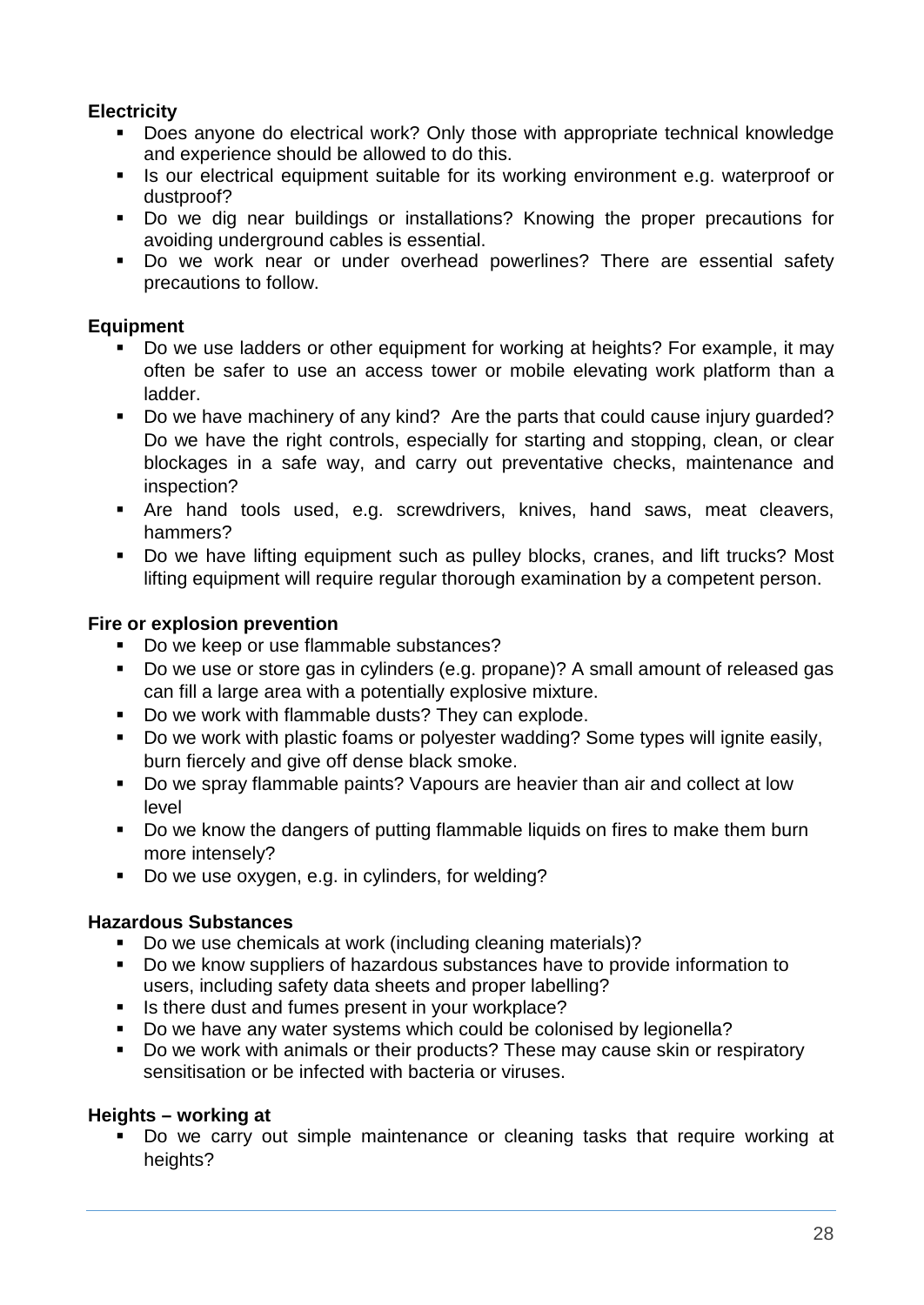- Do we have the most appropriate equipment for the task? It may often be safer to use an access tower or mobile elevation work platform rather than a ladder.
- Do we know what work is done at height and how it is performed? For example, does anyone ever have to work on the roof, or on or near fragile surfaces?
- Are our employees trained in the use of the particular equipment they use for working at height?

## **Maintenance and building work**

*Includes responsibility for contractors, service engineers, etc. who undertake work for Braunstone Town Council*

- Does anyone ever have to work on the roof, at a height or on fragile materials?
- **Does anyone have to fault find and repair machinery or equipment when it breaks** down?
- Is there a tank, pit, silo or similar confined space into which someone might go  $$ and would we know if they did?
- Have we found out whether there is any asbestos in our building or plant which could be disturbed during maintenance or alterations?

#### **Noise in the workplace**

- Is anywhere so noisy that people have to shout to each other at normal speaking distance to make themselves heard? If so, there is likely to be a danger to hearing.
- Does anyone go home with ringing in their ears? Also a sign of a noise problem.
- Are tools or equipment used which make loud, explosive noises, e.g. a cartridge operated fixing tool?
- Do people wear ear protection in some areas? Noise control may need checking to make sure it is working well enough.

#### **Pressure systems**

- Do we have any pressure systems or equipment that contain a fluid under pressure?
- Do we know that most pressure systems have to be designed, installed, maintained and periodically examined so as to prevent danger?
- Are we aware that it's our job to choose a competent person to carry out examinations of the pressure systems?

## **Radiation**

- Do people in spend a lot of time working outdoors?
- Do we have equipment which gives off ultra violet radiation e.g. for curing plastics or inks?
- Do we work with lasers?
- **Do we work in an area where levels of radon are higher than average?**
- Are any radioactive sources used at our premises by a specialist contractor, or do we transport them?
- **I** Is X-ray equipment used?

## **Slips, trips and falls**

- Do we have floors which are, or can become, slippery, e.g. when wet?
- Does spillage or contamination occur and is it dealt with quickly?
- Do people use unlit areas such as paths or yards in the dark?
- When temporary work such as maintenance or alterations take place, could it introduce slipping and tripping hazards such as trailing cables?
- Do we use the right methods and materials for cleaning floors?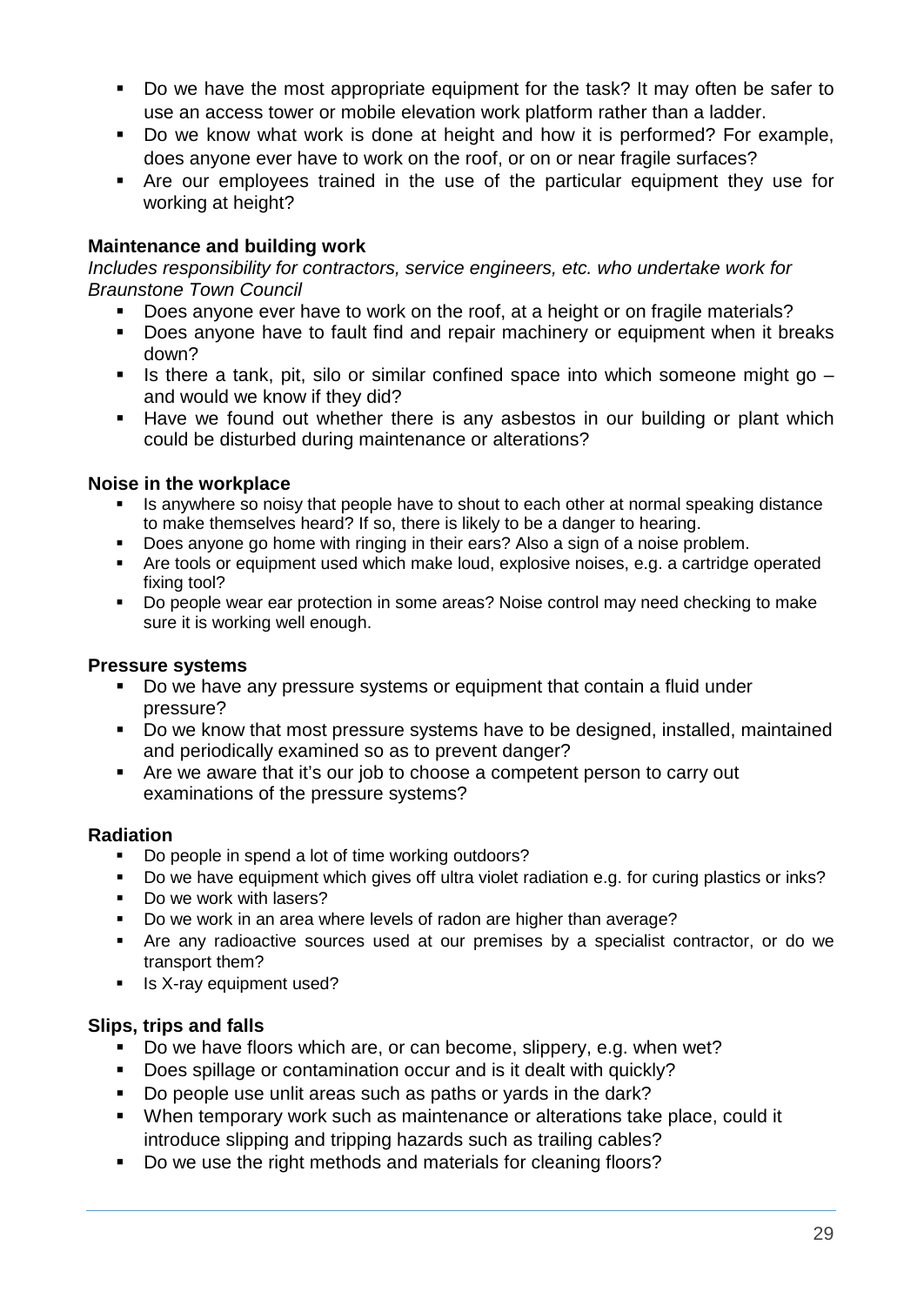## **Sprains, strains and pains**

- Does the work include strenuous lifting, carrying, pushing, pulling, reaching or repetitive handling?
- Does the work have repetitive finger, hand or arm movements, which are frequent, forceful or awkward?
- Does the work involve twisting, squeezing, hammering or pounding?

#### **Stress at work**

- Do we have a high staff turnover, low productivity or low morale?
- Are there examples of bullying, changes in behaviour, staff working late or increased sickness absence?
- Do our employees seem happy to come into work?
- Are we aware that there are individual differences in vulnerability to stress and that situations outside work can also affect the ability to cope with excessive pressure at work?

## **Vibration**

- Does anyone work with powered hand held tools such as angle grinders, needle guns, chipping hammers or concrete breakers?
- Does anyone doing this work get tingling or numbness in the fingers or hands?
- Does anyone often drive off road machinery such as tractors, dumper trucks or excavators or unsuspended vehicles such as fork lift trucks?

## **Vehicles and Plant**

- Do we have vehicles in operation at our workplace? If so what kinds of vehicles are they?
- Do we know who is allowed to drive or operate them? They should be trained and competent.
- Do our drivers know which routes around the workplace they are allowed to use?
- Do vehicles have to do reversing manoeuvres?
- How are loading and unloading operations carried out?
- Are pedestrians separated from vehicle movements as much as possible?
- **Are all vehicles properly maintained?**
- Do we actively control driving behaviour?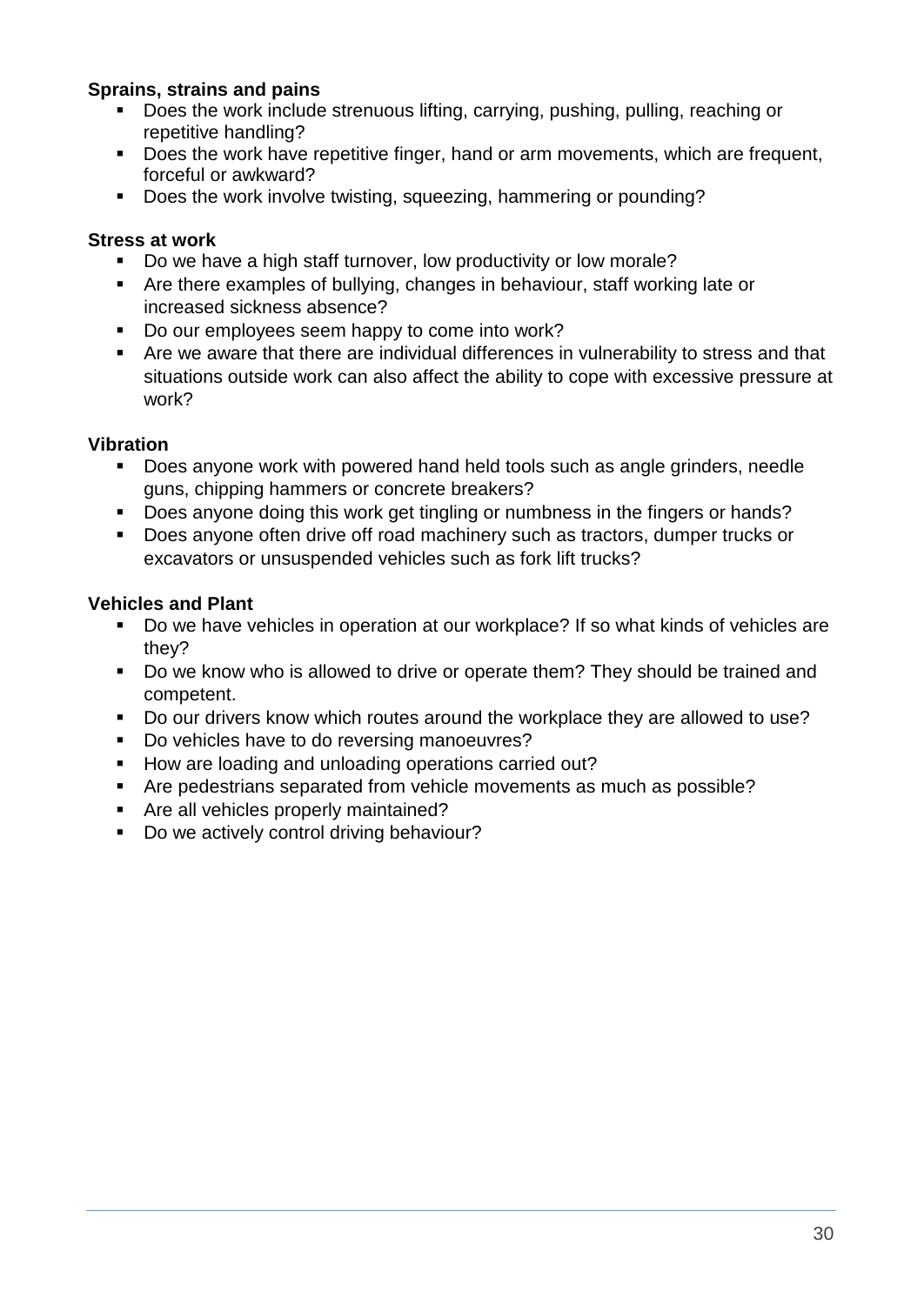| <b>Circulation to Staff</b>                        | $\begin{array}{c}\n\text{Last} \\ \text{Update} \\ \text{I} \\ \text{d}\n\end{array}$ | Admin        | Com<br>Centres | Parks        | Cleaner<br>$\mathfrak o$ | Volunte<br>ers       |
|----------------------------------------------------|---------------------------------------------------------------------------------------|--------------|----------------|--------------|--------------------------|----------------------|
| Asbestos                                           | 03/04/16                                                                              | $\checkmark$ | $\checkmark$   | $\checkmark$ | $\checkmark$             |                      |
| <b>Building Condition - General</b>                | $\frac{08}{02/17}$                                                                    | $\checkmark$ | $\checkmark$   | $\checkmark$ | $\checkmark$             |                      |
| Car Parks - General                                | 08/02/17                                                                              |              |                | $\checkmark$ | $\checkmark$             |                      |
| Cash Handling and Transport                        | 28/01/16                                                                              | $\checkmark$ | $\checkmark$   |              |                          |                      |
| <b>Cleaning Duties - General</b>                   | 08/02/17                                                                              |              |                | $\checkmark$ | $\checkmark$             |                      |
| <b>Community Centres / Village Halls</b>           | 08/02/17                                                                              | $\checkmark$ | ✓              |              | $\checkmark$             |                      |
| Contractors - Use of                               | 08/02/17                                                                              | $\checkmark$ |                | $\checkmark$ |                          |                      |
| Display Screen Equipment / Computer Screens        | 08/02/17                                                                              | $\checkmark$ | $\checkmark$   |              |                          |                      |
| <b>Erecting Fencing</b>                            | 08/02/17                                                                              |              |                | $\checkmark$ |                          |                      |
| Family Fun Day/Community Event                     | 02/05/17                                                                              | $\checkmark$ |                | $\checkmark$ |                          |                      |
| Fire                                               | 02/05/17                                                                              | $\checkmark$ | $\checkmark$   | $\checkmark$ | $\checkmark$             |                      |
| <b>Firework Displays and Bonfires</b>              | 02/05/17                                                                              | $\checkmark$ | $\checkmark$   | $\checkmark$ |                          |                      |
| <b>Football Posts and Installation</b>             | 02/05/17                                                                              |              |                | $\checkmark$ |                          |                      |
| Halls - Use and Hire of                            | 02/05/17                                                                              | $\checkmark$ | $\checkmark$   |              | $\checkmark$             |                      |
| Handling Sharps (Hypodermic needles)               | 02/05/17                                                                              | $\checkmark$ | $\checkmark$   | $\checkmark$ | $\checkmark$             |                      |
| Hedge Cutting -use of Tractor Mounted Rotary Flail | 08/02/17                                                                              |              |                | $\checkmark$ |                          |                      |
| Hedge Trimming                                     | 02/08/17                                                                              |              |                | $\checkmark$ |                          |                      |
| Herbicides - Use of                                | 02/08/17                                                                              |              |                | ✓            |                          |                      |
| Icy Surfaces - General                             | 11/04/18                                                                              |              |                | ✓            |                          |                      |
| Ladders / Stepladders - Use of                     | 02/05/17                                                                              | $\checkmark$ | $\checkmark$   | $\checkmark$ | $\checkmark$             |                      |
| Leaf Blowing                                       | 02/08/17                                                                              |              |                | $\checkmark$ |                          |                      |
| <b>Litter Picking</b>                              | 02/08/17                                                                              |              |                | $\checkmark$ | $\checkmark$             |                      |
| Litter Picking (Franklin Park Working Group)       | 28/01/16                                                                              |              |                | $\checkmark$ |                          | $\blacktriangledown$ |
| Lone Working / Violence at Work (TA, Parks, CC)    | 02/05/17                                                                              | $\checkmark$ | $\checkmark$   | ✓            | $\checkmark$             |                      |
| Manual Handling General                            | 02/05/17                                                                              | $\checkmark$ | ✓              | ✓            | ✓                        |                      |
| Mowing / Strimming                                 | 02/05/17                                                                              |              |                | $\checkmark$ |                          |                      |
| <b>Offices</b>                                     | 02/08/17                                                                              | $\checkmark$ | $\checkmark$   |              |                          |                      |
| Open Spaces & Parks - General                      | 02/08/17                                                                              |              |                | $\checkmark$ |                          |                      |
| <b>Outdoor Working</b>                             | 02/08/17                                                                              |              |                | $\checkmark$ |                          |                      |
| Play Equipment - Basic Maintenance                 | 02/08/17                                                                              |              |                | $\checkmark$ |                          |                      |
| Playing Fields - General                           | 02/08/17                                                                              |              |                | $\checkmark$ |                          |                      |
| Ponds and Water                                    | 02/08/17                                                                              |              |                | $\checkmark$ |                          | $\checkmark$         |
| <b>Speed Activation Sign</b>                       | 02/08/17                                                                              | $\checkmark$ |                | $\checkmark$ |                          |                      |
| <b>Spraying and Storing Pesticides</b>             | 02/08/17                                                                              |              |                | $\checkmark$ |                          |                      |
| <b>Storage of Chemicals</b>                        | 02/08/17                                                                              |              |                | $\checkmark$ | $\checkmark$             |                      |
| Storage of Petrol                                  | $\frac{1}{02}/08/17$                                                                  |              |                | $\checkmark$ |                          |                      |
| <b>Stress at Work</b>                              | 02/08/17                                                                              | $\checkmark$ | $\checkmark$   | $\checkmark$ | $\checkmark$             |                      |
| <b>Tree Maintenance</b>                            | 02/08/17                                                                              |              |                | $\checkmark$ |                          |                      |
| Vehicles - Use of                                  | 02/08/17                                                                              |              |                | $\checkmark$ |                          |                      |
| Working at Height                                  | 02/08/17                                                                              | $\checkmark$ | $\checkmark$   | ✓            | $\checkmark$             |                      |
| Working on the Highway                             | 02/08/17                                                                              |              |                | $\checkmark$ |                          |                      |

# **APPENDIX 2 – BRAUNSTONE TOWN COUNCIL RISK ASSESSMENTS**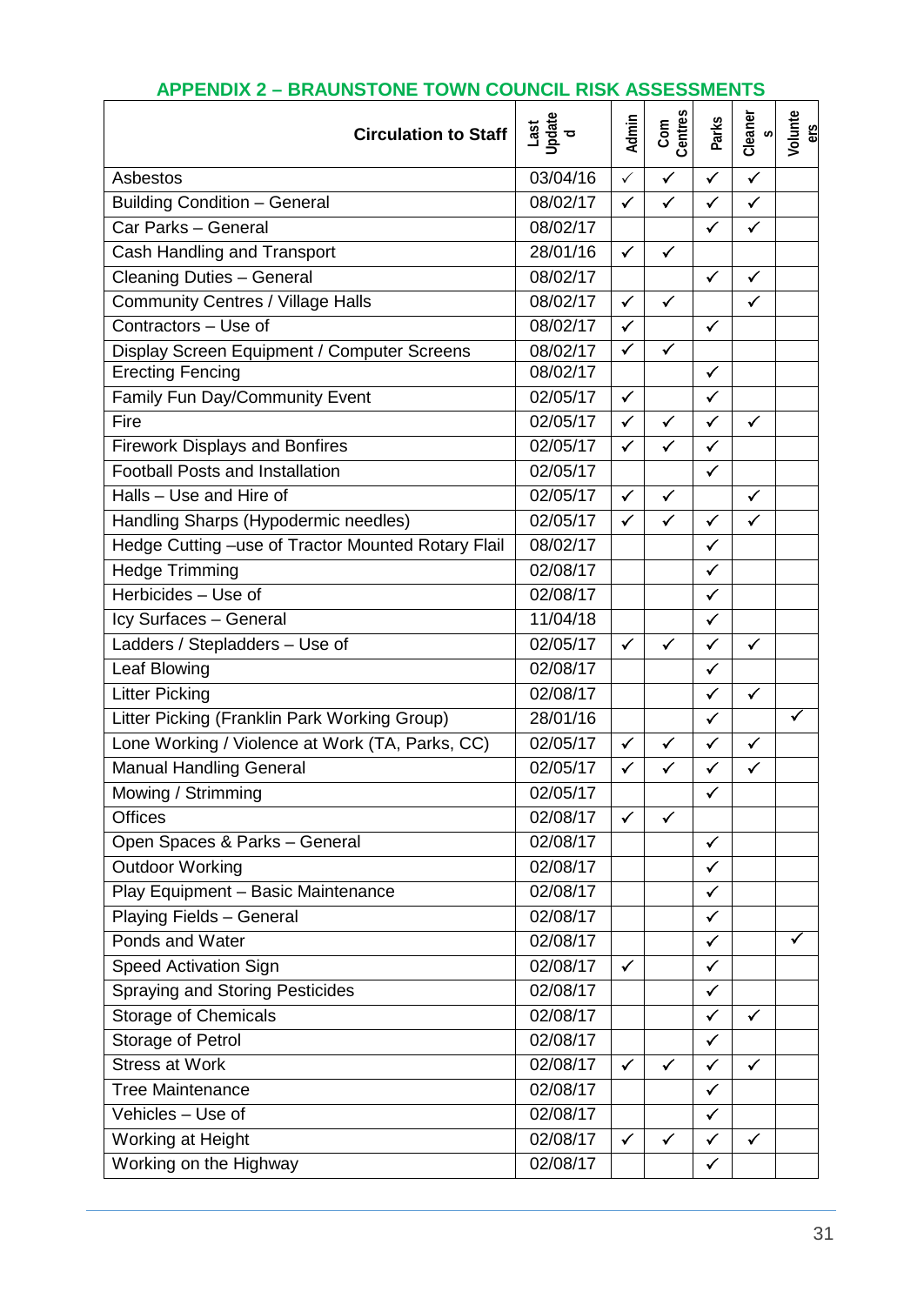## **APPENDIX 3 – HEALTH & SAFETY RESPONSIBILITIES**

## **KEY PERSONNEL**

| <b>Responsibility</b>             | <b>Responsible Body/Person</b>            |  |  |
|-----------------------------------|-------------------------------------------|--|--|
| Overall and final responsibility  | <b>Policy &amp; Resources Committee</b>   |  |  |
|                                   | <b>Chair: Councillor Nick Brown</b>       |  |  |
| <b>Compliance Oversight</b>       | <b>Corporate Governance Sub-Committee</b> |  |  |
|                                   | <b>Chair: Councillor Nick Brown</b>       |  |  |
| Ensuring<br>policy is implemented | and   Executive Officer & Town Clerk      |  |  |
| compliance with legal obligations | Darren Tilley                             |  |  |

## **MANAGEMENT RESPONSIBILITIES**

The following Managers are responsible for ensuring health and safety standards are maintained and improved in their service and are members of the Health & Safety Consultative Group:

| <b>Responsibility</b>                                        | <b>Responsible Manager</b>                |  |
|--------------------------------------------------------------|-------------------------------------------|--|
| Braunstone Civic Centre and Thorpe Astley                    | <b>Resources &amp; Facilities Manager</b> |  |
| <b>Community Centre</b>                                      | Lydia Assi                                |  |
| Community Development and Parks & Community Services Manager |                                           |  |
| <b>Open Spaces</b>                                           | <b>Pauline Snow</b>                       |  |
| Corporate Management and Planning                            | & Executive Officer & Town Clerk          |  |
| Environment                                                  | <b>Darren Tilley</b>                      |  |
| <b>Licensed Bar Contractor</b>                               | Licensed Bar Manager                      |  |
|                                                              | Jo Abbott                                 |  |

## **EMPLOYEE REPRESENTATIVES**

The following are Employee Representatives for Health & Safety matters in their service and are members of the Health & Safety Consultative Group:

| <b>Service</b>                                 | <b>Representative(s)</b>  |  |
|------------------------------------------------|---------------------------|--|
| Administration                                 | <b>Kim Cusack</b>         |  |
| <b>Cleaning &amp; Premises</b>                 | Amanda Mead               |  |
| <b>Community Centres Duty Officers</b>         | Emma Browne / Julie Grant |  |
| <b>Customer &amp; Information Services and</b> | <b>Kath Rainer</b>        |  |
| <b>Community Services &amp; Engagement</b>     |                           |  |
| Parks & Open Spaces (Grounds Staff)            | lan Kennett               |  |

## **LIST OF APPOINTED FIRST AIDERS**

| <b>Service</b>                                   | <b>Qualified First Aiders</b>                                                                                         |
|--------------------------------------------------|-----------------------------------------------------------------------------------------------------------------------|
| <b>Community Centres &amp; Customer Services</b> | Angela Bailey, Emma Browne, Julie Grant,<br>Alan McIlmoyle, Amanda Mead, Kath<br>Rainer, Paula Smith, & Ann Wistance. |
| Parks & Open Spaces                              | Phil Jepson, Ian Kennett & David Sibson                                                                               |